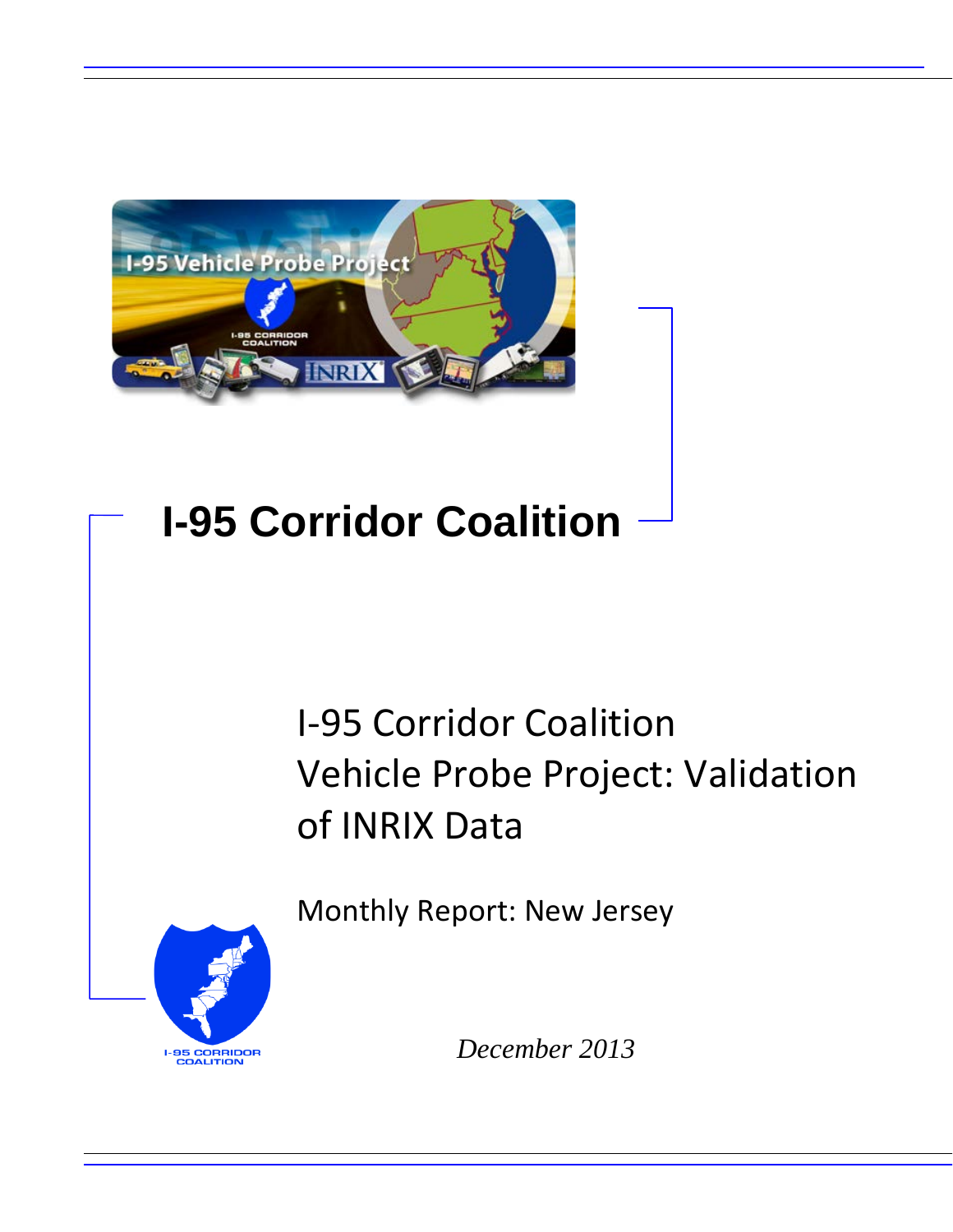# **I-95 CORRIDOR COALITION VEHICLE PROBE PROJECT VALIDATION OF INRIX DATA DECEMBER 2013**

# *Monthly Report*

*Prepared for:*

I-95 Corridor Coalition

*Sponsored by:*

I-95 Corridor Coalition

*Prepared by:*

Ali Haghani, Masoud Hamedi, Hyoshin Park, Hyoseuk Chang, Yashar Aliari Kardedeh,

University of Maryland, College Park

*Acknowledgements:*

The research team would like to express its gratitude for the assistance it received from the state highway officials in New Jersey during the course of this study. Their effort was instrumental during the data collection phase of the project. This report would not have been completed without their help.

*December 2013*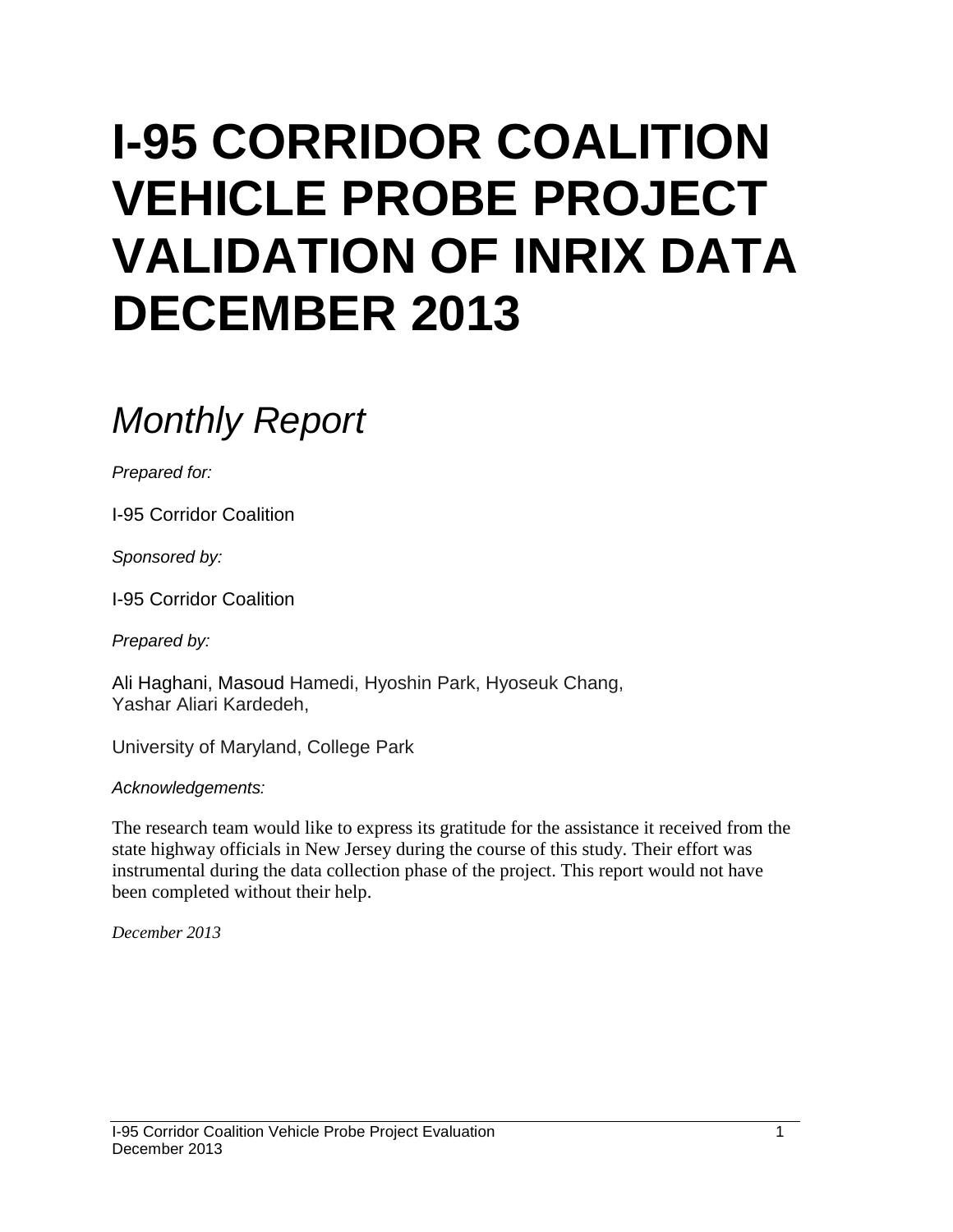# **Evaluation Results for the State of New Jersey**

# *Executive Summary*

The data from the Vehicle Probe Project is validated using Bluetooth<sup>TM</sup> Traffic Monitoring (BTM) technology on a near monthly basis. BTM sensors were deployed at the beginning and ending points of five segments along the US-1 corridor, four segments along the NJ-42 corridor, and five segments along the US-130 corridor, for both directions. The Bluetooth sensor deployment covers the range from US-1 Bus/Brunswick Pike to Scudders Mill Rd along US-1, the range from US-322/CR-536 Spur/Sicklerville Rd to NJ-168/Atlantic City Expy along NJ-42, and the range from New Albany Rd/Taylors Ln to NJ-413/Keim Blvd/Washington Ave along US-130. Travel time data was collected for both directions along the arterials from September 10, 2013 through September 24, 2013. The dataset collected represents approximately 4,437 hours of observations along 14 arterial segments, totaling approximately 41 miles. The number of effective five-minute travel time samples observed was 53,241 in total.

ES Table 1 summarizes the results of the comparison between the validation data and the INRIX data for arterial segments during the above noted periods. As shown, the average absolute speed error (AASE) were within specification in all speed bins. Speed Error Bias (SEB) were within specification in all speed bins except for the 0-15 MPH category. Even when errors are measured against the mean (rather than the SEM band), INRIX data quality meets this contract quality standard for the AASE.

| ES Table 1 - New Jersey Evaluation Summary for Arterial |                                  |                         |                                                           |        |                   |                    |  |  |  |  |
|---------------------------------------------------------|----------------------------------|-------------------------|-----------------------------------------------------------|--------|-------------------|--------------------|--|--|--|--|
|                                                         | <b>Absolute Speed Error</b><br>( |                         | <b>Speed Error Bias</b><br>(<5 mph)                       |        | Number<br>of $5$  | Hours of           |  |  |  |  |
| <b>Speed Bin</b>                                        | Comparison<br>with SEM<br>Band   | Comparison<br>with Mean | Comparison<br>Comparison<br>with SEM<br>with Mean<br>Band |        | Minute<br>Samples | Data<br>Collection |  |  |  |  |
| 0-15 MPH                                                | 5.7                              | 9.9                     | 5.7                                                       | 9.6    | 515               | 42.9               |  |  |  |  |
| 15-25 MPH                                               | 4.6                              | 9.6                     | 4.5                                                       | 9.4    | 4047              | 337.3              |  |  |  |  |
| 25-35 MPH                                               | <b>3.3</b>                       | 7.7                     | <b>3.1</b>                                                | 7.0    | 9725              | 810.4              |  |  |  |  |
| $>35$ MPH                                               | <b>2.0</b>                       | 5.9                     | $-1.1$                                                    | $-2.6$ | 38954             | 3246.2             |  |  |  |  |
| All Speeds                                              | 2.0<br>6.0                       |                         | $-1.0$<br>$-2.3$                                          |        | 53241             | 4436.8             |  |  |  |  |
|                                                         |                                  |                         |                                                           |        |                   |                    |  |  |  |  |

Based upon data collected from September 10, 2013 through September 24, 2013 across 40.9 miles of roadway.

As part of the on-going validation process, vehicle probe data from each state is validated on a rotating basis. This is the  $11<sup>th</sup>$  time that data has been validated in New Jersey. As additional validation is performed, a summary of the cumulative validation effort will be provided.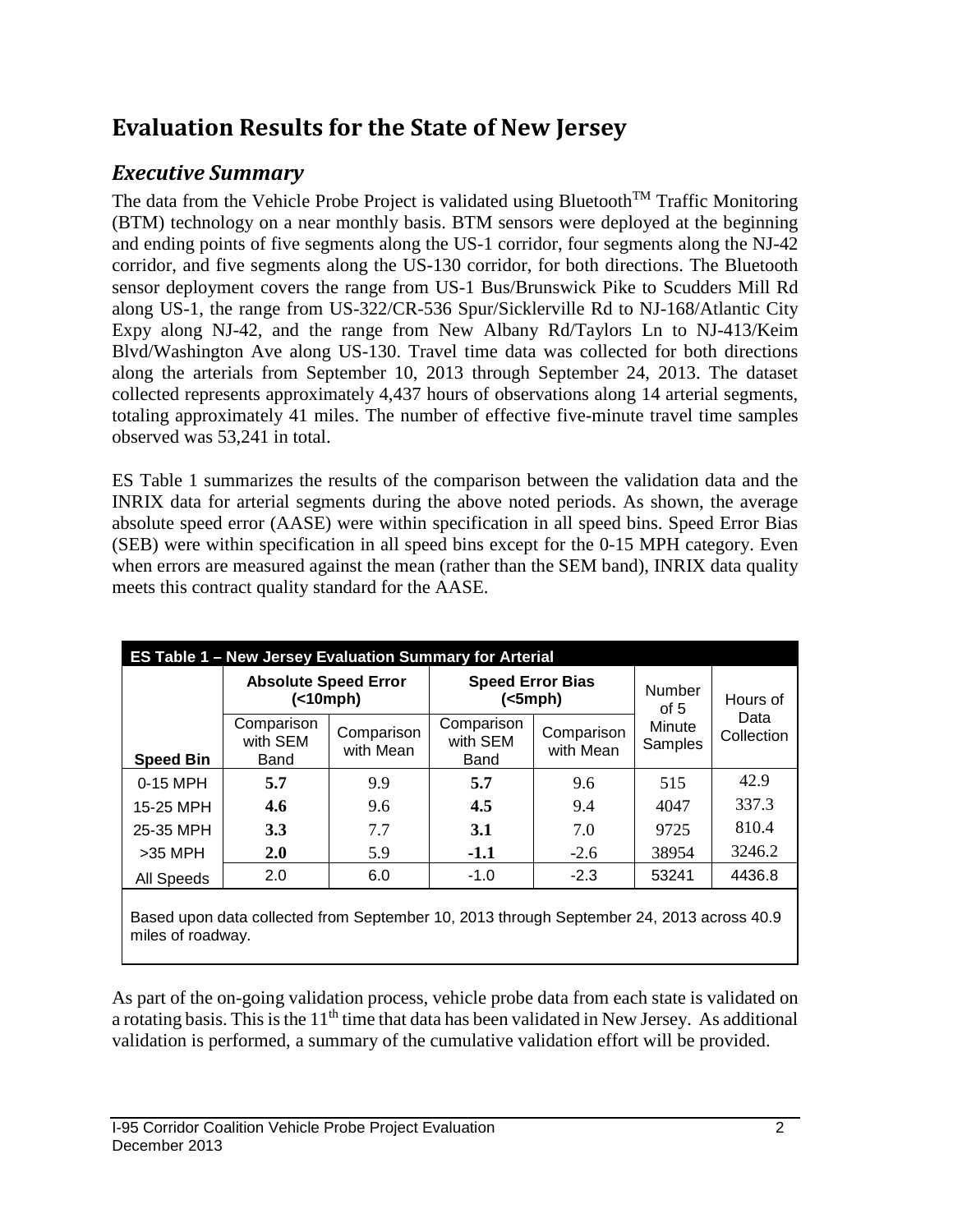## *Data Collection*

The data from the Vehicle Probe Project is validated using Bluetooth<sup>TM</sup> Traffic Monitoring (BTM) technology on a near monthly basis. BTM sensors were deployed at the beginning and ending points of five (5) segments along the US-1 corridor, four (4) segments along the NJ-42 corridor, and five (5) segments along the US-130 corridor. The Bluetooth sensor deployment covers the range from US-1 Bus/Brunswick Pike to Scudders Mill Rd along US-1, the range from US-322/CR-536 Spur/Sicklerville Rd to NJ-168/Atlantic City Expy along NJ-42, and the range from New Albany Rd/Taylors Ln to NJ-413/Keim Blvd/Washington Ave along US-130. Travel time data was collected for both directions along the arterials from September 10, 2013 through September 24, 2013, with the assistance of New Jersey Department of Transportation (NJDOT) personnel. This round of data collection in New Jersey was designed to capture the traffic data on a sample of arterials anticipated to have significant traffic. Segment locations are chosen with a high-likelihood of observing recurrent and non-recurrent congestion during peak or off-peak periods.

Figures 1, 2, and 3 presents an overview snapshot of the roadway segments, over which Bluetooth sensors were deployed along the US-1, NJ-42, and US-130 corridor in New Jersey. Blue segments represent arterial segments selected for analysis.



Figure 1—Locations of segments US-1 corridor selected for analysis in New Jersey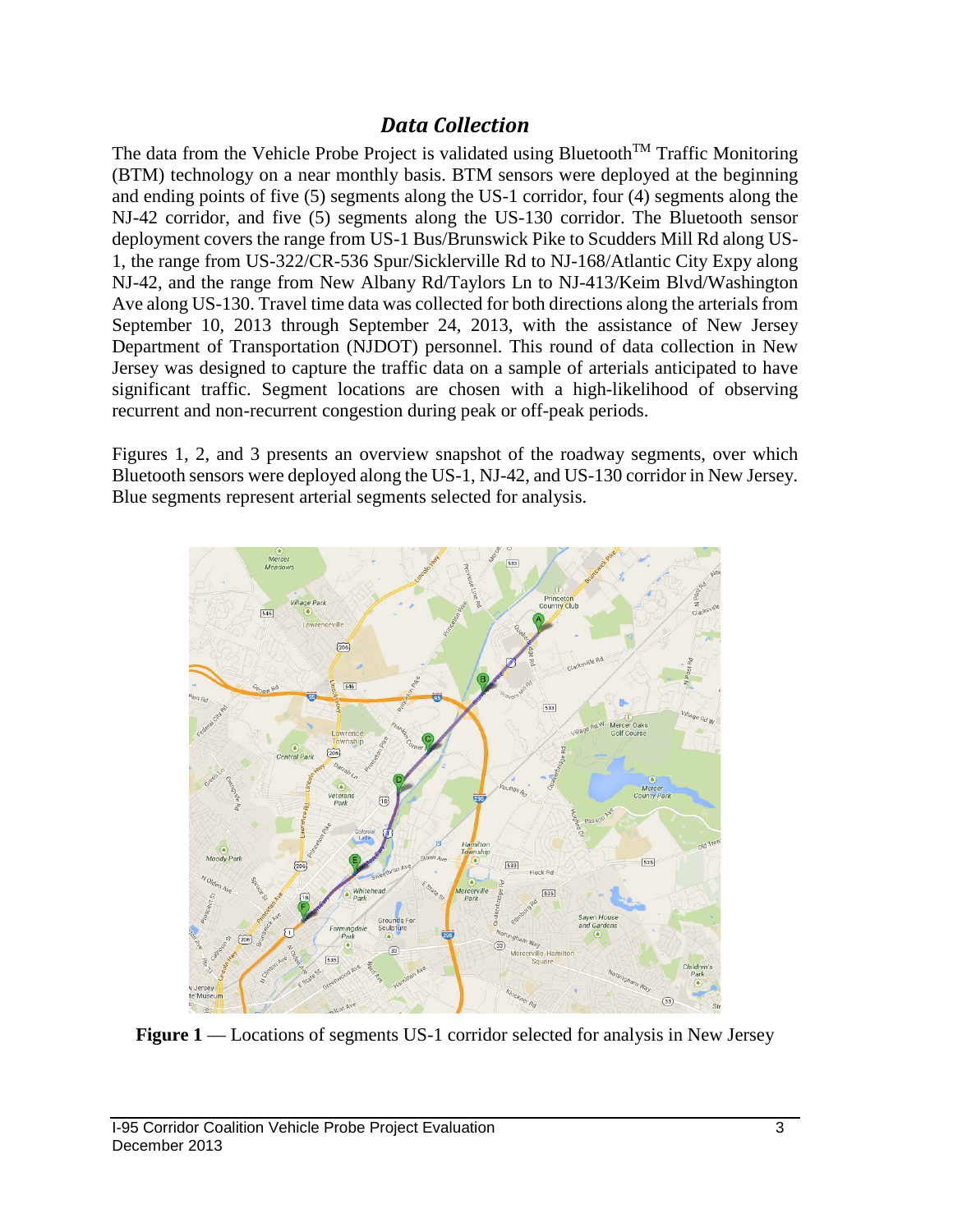

Figure 2 –– Locations of segments NJ-42 corridor selected for analysis in New Jersey



Figure 3 –– Locations of segments US-130 corridor selected for analysis in New Jersey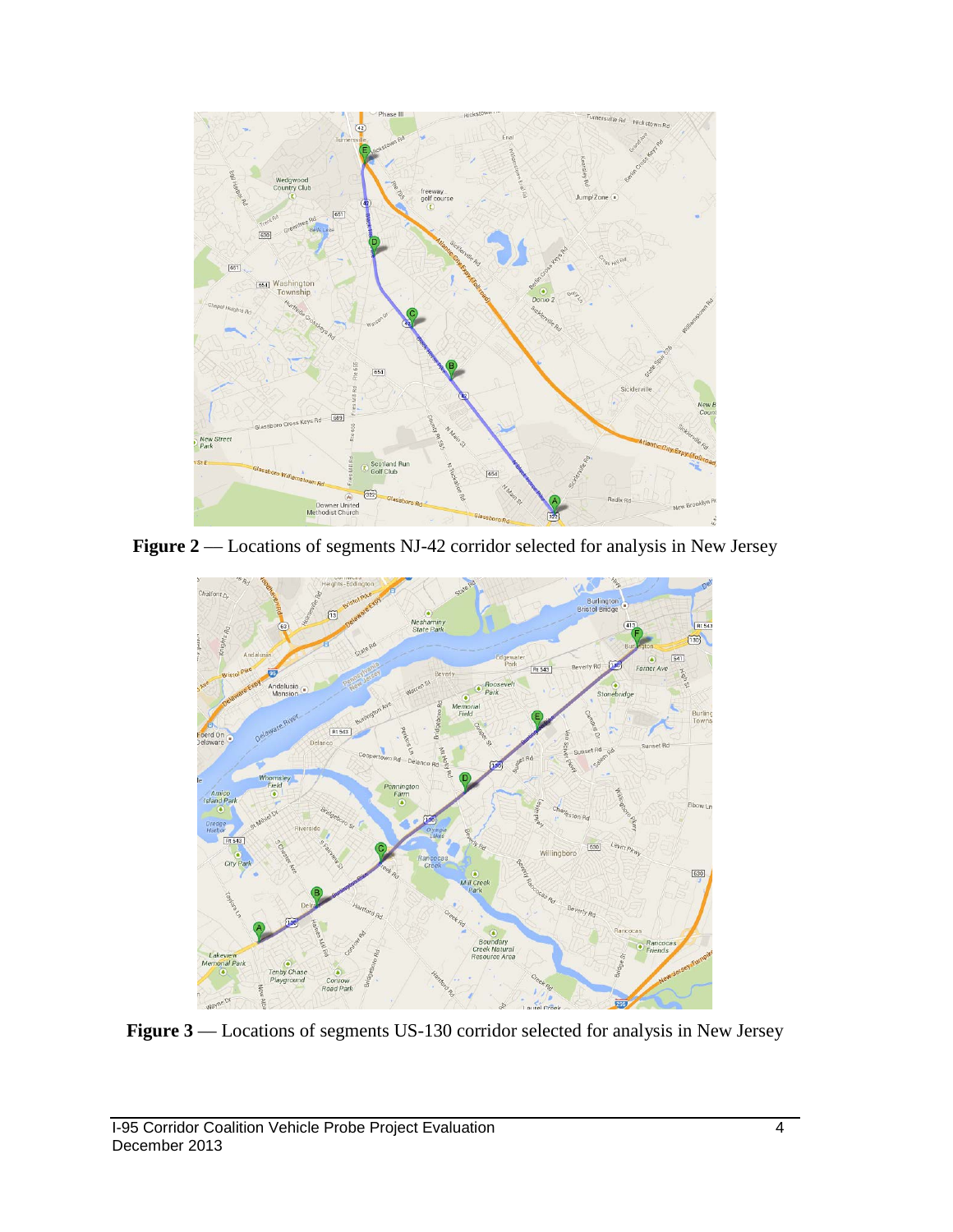#### **TMC segments selected for validation in New Jersey**

Table 1 presents a list of data collection segments in New Jersey. In total, these segments cover a length of 40.9 arterial miles. Data collection segments are comprised of one or more Traffic Message Channel (TMC) base segments, such that total length of the data collection segment is one mile long or greater on the arterial. When appropriate, consecutive TMC segments are combined to form a data collection segment longer than one mile. The results of validation performed on the 14 arterial segments for both directions are included in this report. Table 1 contains summary information on each data collection segment. The latitude/longitude coordinates of the locations at which the Bluetooth sensors were deployed throughout the state of New Jersey are provided in Table 1 as well as an active map link to view the data collection segment in detail. Click on the map link to see a detailed map for the respective data collection segment. It should be noted that the configuration of test segments is often such that the endpoint of one segment coincides with the start point of the next segment, so that one Bluetooth sensor covers both data collection segments.

Table 1 also provides data on the precise length of the TMCs comprising the test segment as compared to the measured length between Bluetooth<sup>TM</sup> Traffic Monitoring (BTM) sensors placed on the roadway. Details of the algorithm used to estimate equivalent path travel times based on INRIX data feeds for individual data collection segments are provided in a separate report. This algorithm finds an equivalent INRIX travel time (and therefore travel speed) corresponding to each sample BTM travel time observation on the test segment of interest.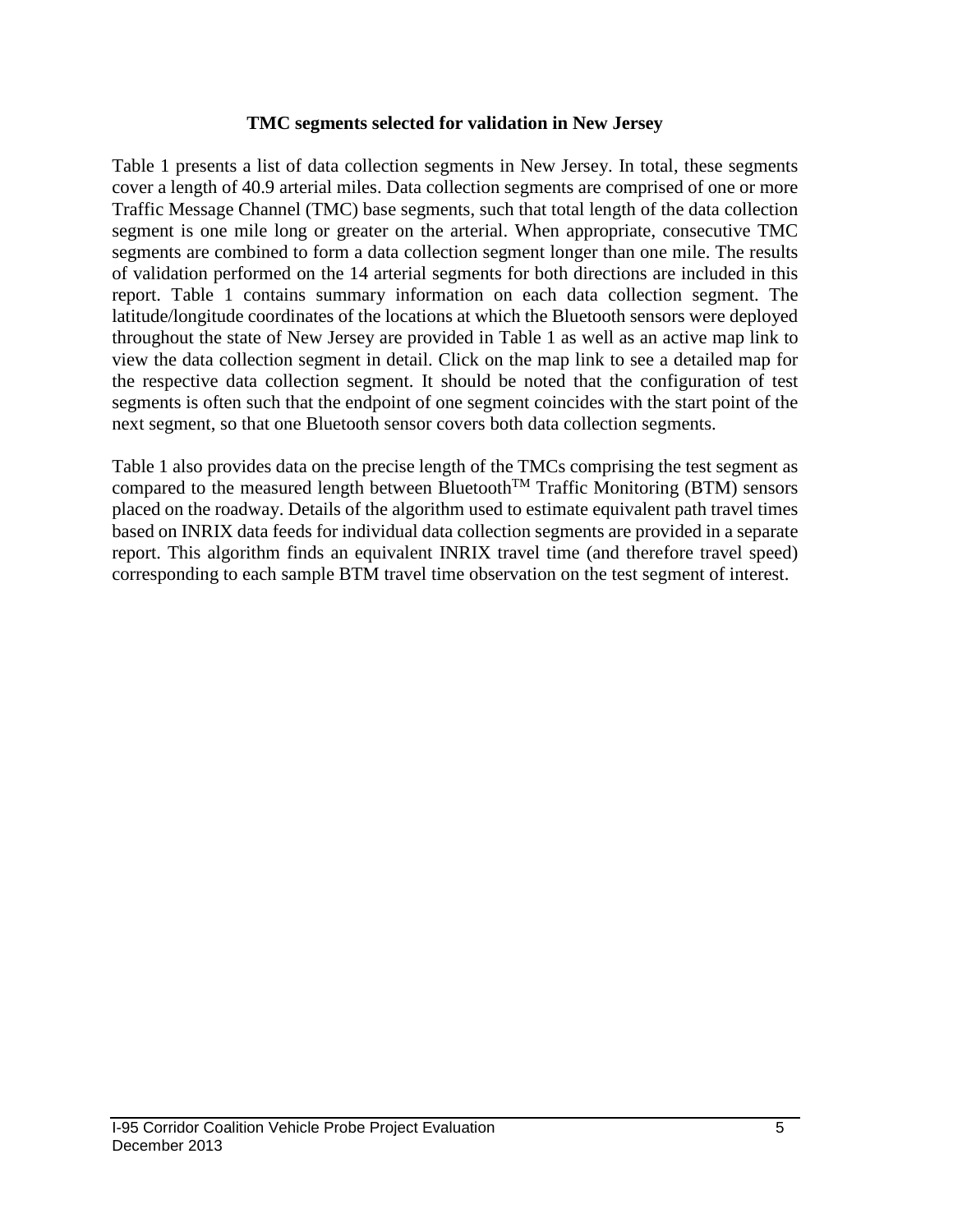| <b>SEGMENT</b>  | <b>DESCRIPTION</b> |              |                                    | <b>TMC CODES</b> |                | Deployment |               |                      |
|-----------------|--------------------|--------------|------------------------------------|------------------|----------------|------------|---------------|----------------------|
| (Map Link)      | Highway            | <b>State</b> | Starting at                        | <b>Begin</b>     | Number         |            | Begin Lat/Lon | Length               |
|                 | Direction          | County       | Ending at                          | End              | Length         |            | End Lat/Lon   | % Diff               |
| <b>Arterial</b> |                    |              |                                    |                  |                |            |               | All Lengths in Miles |
| A1              | $US-1$             | New Jersey   | US-1 Bus/Brunswick Pike            | 103P04923        | 3              | 40.266831  | $-74.715116$  | 0.74                 |
| NJ11-0003       | Northbound         | Mercer       | Bakers Basin Rd/Franklin Corner Rd | 103P04924        | 0.75           | 40.275121  | $-74.706071$  | $-1.25%$             |
| A2              | $US-1$             | New Jersey   | Bakers Basin Rd/Franklin Corner Rd | $103 + 04925$    | $\overline{2}$ | 40.275121  | $-74.706071$  | 1.12                 |
| NJ11-0004       | Northbound         | Mercer       | $I-295/I-95$                       | 103P04925        | 1.13           | 40.287159  | $-74.691516$  | $-1.08%$             |
| A <sub>3</sub>  | $US-1$             | New Jersey   | $I-295/I-95$                       | $103 + 04926$    | $\overline{2}$ | 40.287159  | $-74.691516$  | 1.12                 |
| NJ11-0005       | Northbound         | Mercer       | Quakerbridge Rd                    | 103P04926        | 1.16           | 40.299465  | $-74.676541$  | $-3.52%$             |
| A <sub>4</sub>  | $US-1$             | New Jersey   | Quakerbridge Rd                    | 103+04927        | $\mathbf{1}$   | 40.299465  | $-74.676541$  | 3.01                 |
| NJ11-0006       | Northbound         | Mercer       | Washington Rd                      | $103 + 04927$    | 2.98           | 40.331238  | -74.638209    | 0.85%                |
| A <sub>5</sub>  | $US-1$             | New Jersey   | Washington Rd                      | 103P04927        | 3              | 40.331238  | -74.638209    | 0.99                 |
| NJ11-0007       | Northbound         | Mercer       | Scudders Mill Rd                   | 120+07572        | 1.19           | 40.341726  | $-74.62577$   | $-16.94%$            |
| A <sub>6</sub>  | $US-1$             | New Jersey   | Scudders Mill Rd                   | 120-07571        | 3              | 40.341726  | $-74.62577$   | 1.00                 |
| NJ11-0008       | Southbound         | Mercer       | Washington Rd                      | 103N04927        | 0.98           | 40.331313  | $-74.63833$   | 2.25%                |
| A7              | $US-1$             | New Jersey   | Washington Rd                      | 103-04926        | 1              | 40.331313  | -74.63833     | 3.01                 |
| NJ11-0009       | Southbound         | Mercer       | Quakerbridge Rd                    | 103-04926        | 2.77           | 40.301833  | -74.673974    | 8.59%                |
| A8              | $US-1$             | New Jersey   | Quakerbridge Rd                    | 103N04926        | $\overline{2}$ | 40.301833  | -74.673974    | 1.12                 |
| NJ11-0010       | Southbound         | Mercer       | $I-295/I-95$                       | 103-04925        | 1.29           | 40.288112  | $-74.69056$   | $-13.29%$            |
| A <sup>9</sup>  | $US-1$             | New Jersey   | $I-295/I-95$                       | 103N04925        | $\overline{2}$ | 40.288112  | $-74.69056$   | 1.12                 |
| NJ11-0011       | Southbound         | Mercer       | Bakers Basin Rd/Franklin Corner Rd | 103-04924        | 1.15           | 40.275853  | $-74.70534$   | $-2.73%$             |
| A10             | $US-1$             | New Jersey   | Bakers Basin Rd/Franklin Corner Rd | 103N04924        | 3              | 40.275853  | -74.70534     | 0.74                 |
| NJ11-0012       | Southbound         | Mercer       | <b>US-1 Bus/Brunswick Pike</b>     | 103N04923        | 0.82           | 40.266777  | $-74.71524$   | $-9.76%$             |

**Table 1 Segments selected for validation in New Jersey**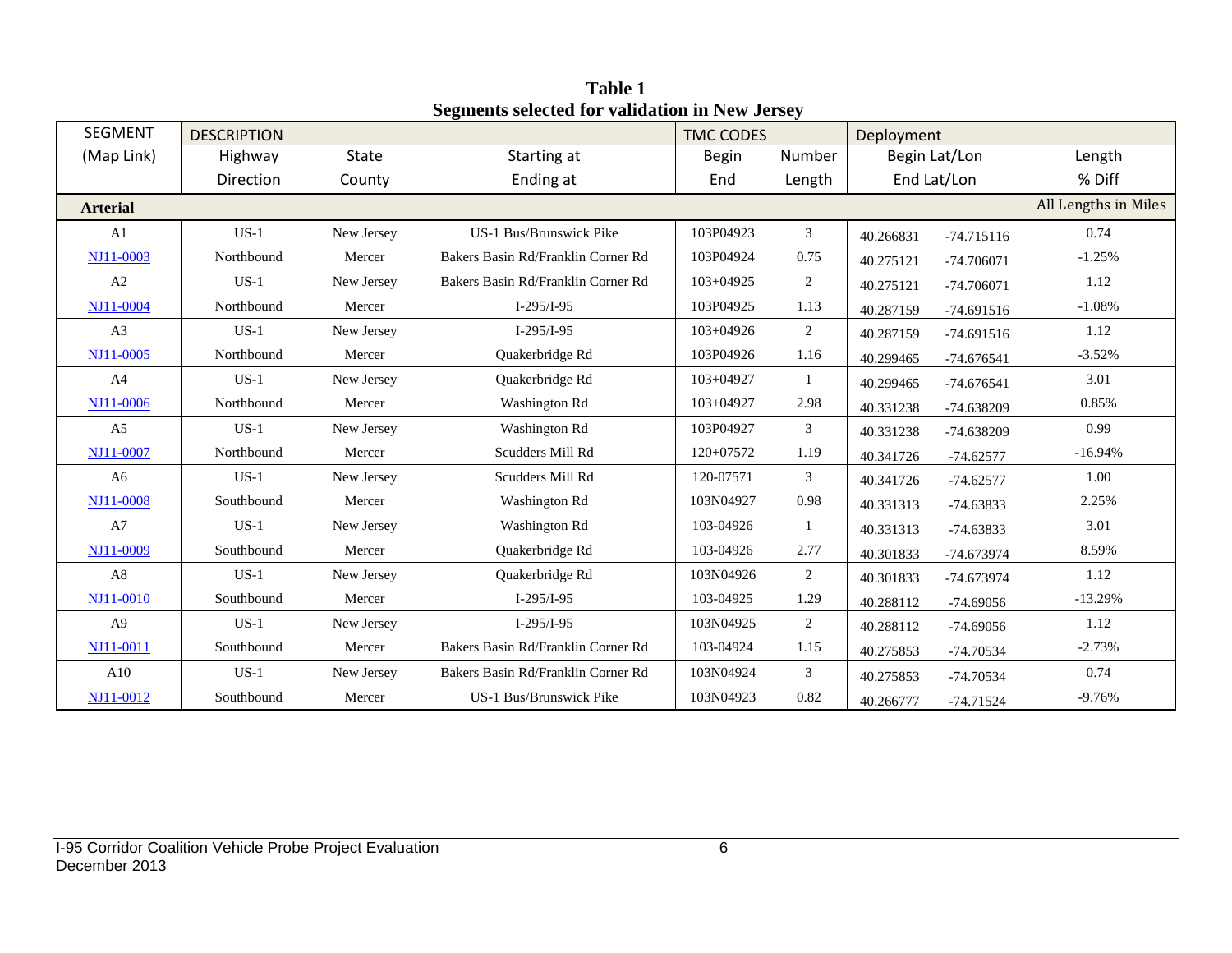| <b>SEGMENT</b>   | <b>DESCRIPTION</b> |            |                                    | <b>TMC CODES</b> |                | Deployment |               |                      |
|------------------|--------------------|------------|------------------------------------|------------------|----------------|------------|---------------|----------------------|
| (Map Link)       | Highway            | State      | Starting at                        | <b>Begin</b>     | Number         |            | Begin Lat/Lon | Length               |
|                  | Direction          | County     | Ending at                          | End              | Length         |            | End Lat/Lon   | % Diff               |
| <b>Arterial</b>  |                    |            |                                    |                  |                |            |               | All Lengths in Miles |
| A11              | $NJ-42$            | New Jersey | US-322/CR-536 Spur/Sicklerville Rd | 103+09624        |                | 39.689482  | -74.992874    | 2.64                 |
| NJ11-0015        | Northbound         | Gloucester | CR-689/Cross Keys Berlin Rd        | 103+09624        | 2.62           | 39.71951   | -75.022849    | 0.90%                |
| A12              | $NJ-42$            | New Jersey | CR-689/Cross Keys Berlin Rd        | 103+09625        | 2              | 39.71951   | $-75.022849$  | 0.89                 |
| NJ11-0016        | Northbound         | Gloucester | Tuckahoe Rd/Stagecoach Rd          | 103P09625        | 0.96           | 39.730577  | -75.033837    | $-7.53%$             |
| A13              | $NJ-42$            | New Jersey | Tuckahoe Rd/Stagecoach Rd          | $103+09626$      | $\mathbf{1}$   | 39.730577  | -75.033837    | 1.38                 |
| <b>NJ11-0017</b> | Northbound         | Gloucester | Fries Mill Rd                      | $103+09626$      | 1.33           | 39.747184  | $-75.045213$  | 3.62%                |
| A14              | $NJ-42$            | New Jersey | Fries Mill Rd                      | 103P09626        | 3              | 39.747184  | $-75.045213$  | 1.36                 |
| NJ11-0018        | Northbound         | Gloucester | NJ-168/Atlantic City Expy          | $103 + 04295$    | 1.33           | 39.766269  | -75.048378    | 2.38%                |
| A15              | $NJ-42$            | New Jersey | NJ-168/Atlantic City Expy          | 103-09627        | 3              | 39.766772  | $-75.048833$  | 1.35                 |
| NJ11-0019        | Southbound         | Gloucester | Fries Mill Rd                      | 103N09626        | 1.37           | 39.74704   | -75.045339    | $-1.76%$             |
| A16              | $NJ-42$            | New Jersey | Fries Mill Rd                      | 103-09625        | $\mathbf{1}$   | 39.74704   | $-75.045339$  | 1.38                 |
| NJ11-0020        | Southbound         | Gloucester | Tuckahoe Rd/Stagecoach Rd          | 103-09625        | 1.33           | 39.730493  | -75.033947    | 3.93%                |
| A17              | $NJ-42$            | New Jersey | Tuckahoe Rd/Stagecoach Rd          | 103N09625        | $\overline{2}$ | 39.730493  | -75.033947    | 0.89                 |
| NJ11-0021        | Southbound         | Gloucester | CR-689/Cross Keys Berlin Rd        | 103-09624        | 0.96           | 39.719404  | $-75.022965$  | $-7.61%$             |
| A18              | $NJ-42$            | New Jersey | CR-689/Cross Keys Berlin Rd        | 103-09628        |                | 39.719404  | $-75.022965$  | 2.64                 |
| NJ11-0022        | Southbound         | Gloucester | US-322/CR-536 Spur/Sicklerville Rd | 103-09628        | 2.62           | 39.689347  | -74.992983    | 0.85%                |

**Table 1 (Cont'd) Segments selected for validation in New Jersey**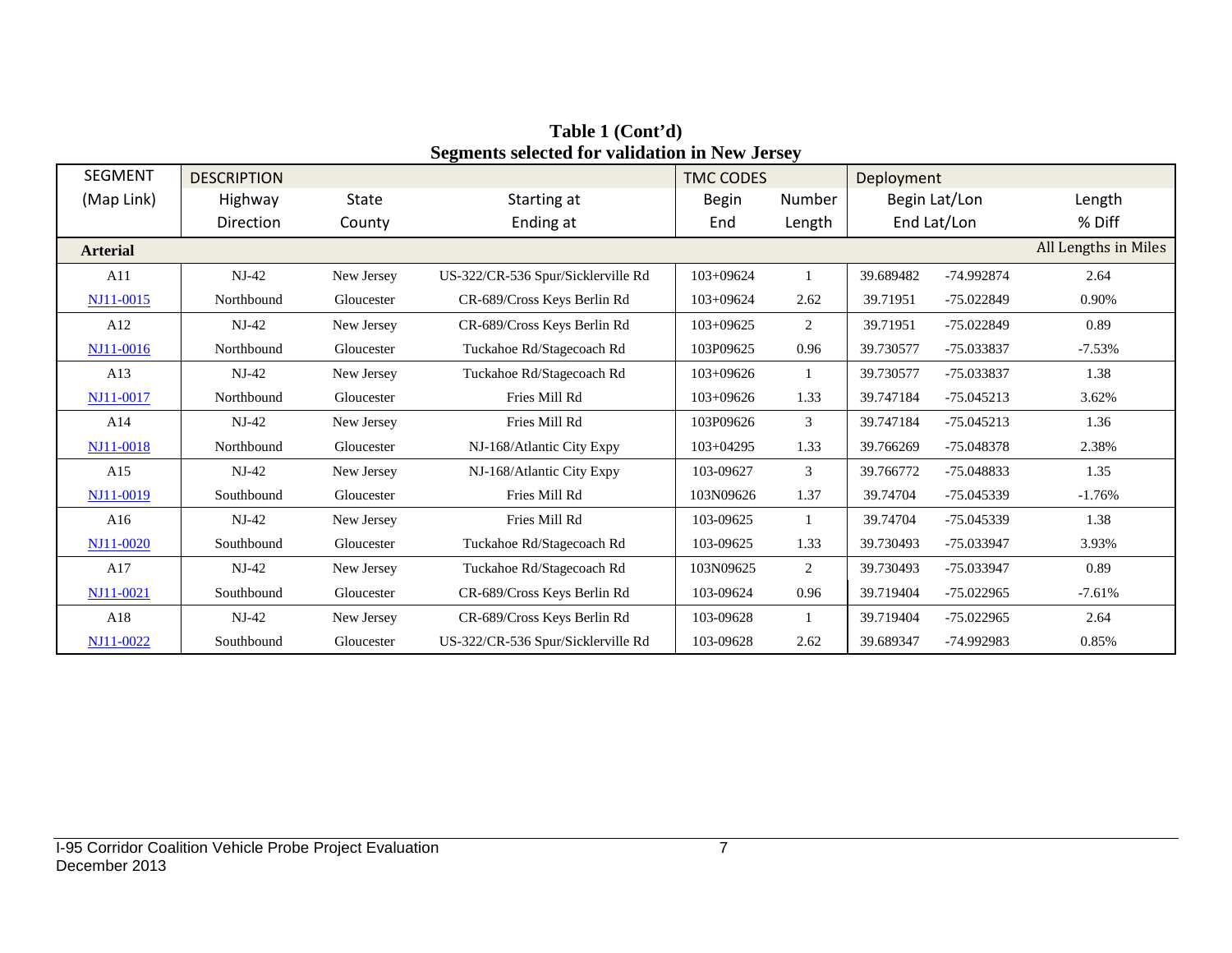| <b>SEGMENT</b>  | <b>DESCRIPTION</b> |              | $\mathbf{S}$ and $\mathbf{S}$ are $\mathbf{S}$ and $\mathbf{S}$ are $\mathbf{S}$ and $\mathbf{S}$ are $\mathbf{S}$ and $\mathbf{S}$ are $\mathbf{S}$ | <b>TMC CODES</b> |                | Deployment |               |                      |
|-----------------|--------------------|--------------|------------------------------------------------------------------------------------------------------------------------------------------------------|------------------|----------------|------------|---------------|----------------------|
| (Map Link)      | Highway            | <b>State</b> | Starting at                                                                                                                                          | <b>Begin</b>     | Number         |            | Begin Lat/Lon | Length               |
|                 | Direction          | County       | Ending at                                                                                                                                            | End              | Length         |            | End Lat/Lon   | % Diff               |
| <b>Arterial</b> |                    |              |                                                                                                                                                      |                  |                |            |               | All Lengths in Miles |
| A19             | <b>US-130</b>      | New Jersey   | New Albany Rd/Taylors Ln                                                                                                                             | $103+05929$      | 2              | 40.007586  | -74.972077    | 1.06                 |
| NJ11-0023       | Northbound         | Burlington   | S Chester Ave                                                                                                                                        | 103P05929        | 1.06           | 40.015469  | -74.954929    | $-0.08%$             |
| A20             | <b>US-130</b>      | New Jersey   | S Chester Ave                                                                                                                                        | $103 + 05930$    | 1              | 40.015469  | -74.954929    | 1.13                 |
| NJ11-0024       | Northbound         | Burlington   | Bridgeboro St                                                                                                                                        | $103+05930$      | 1.13           | 40.024761  | -74.937394    | $-0.08%$             |
| A21             | <b>US-130</b>      | New Jersey   | Bridgeboro St                                                                                                                                        | 103P05930        | 3              | 40.024761  | -74.937394    | 1.51                 |
| NJ11-0025       | Northbound         | Burlington   | Beverly Rancocas Rd/Mount Holly Rd                                                                                                                   | 103P05930        | 1.51           | 40.038678  | -74.915634    | 0.31%                |
| A22             | <b>US-130</b>      | New Jersey   | Beverly Rancocas Rd/Mount Holly Rd                                                                                                                   | 103+05932        | 3              | 40.038678  | -74.915634    | 1.46                 |
| NJ11-0026       | Northbound         | Burlington   | CR-629/Levitt Pkwy                                                                                                                                   | 103P05933        | 1.47           | 40.052395  | -74.894477    | $-0.53%$             |
| A23             | <b>US-130</b>      | New Jersey   | CR-629/Levitt Pkwy                                                                                                                                   | 103+05934        | $\mathbf{1}$   | 40.052395  | -74.894477    | 2.02                 |
| NJ11-0027       | Northbound         | Burlington   | NJ-413/Keim Blvd/Washington Ave                                                                                                                      | $103 + 05934$    | 2.03           | 40.071068  | $-74.864916$  | $-0.56%$             |
| A24             | <b>US-130</b>      | New Jersey   | NJ-413/Keim Blvd/Washington Ave                                                                                                                      | 103-05933        | 1              | 40.070981  | -74.865755    | 2.02                 |
| NJ11-0028       | Southbound         | Burlington   | CR-629/Levitt Pkwy                                                                                                                                   | 103-05933        | 1.93           | 40.053057  | -74.893664    | 4.73%                |
| A25             | <b>US-130</b>      | New Jersey   | CR-629/Levitt Pkwy                                                                                                                                   | 103N05933        | $\mathfrak{Z}$ | 40.053057  | -74.893664    | 1.46                 |
| NJ11-0029       | Southbound         | Burlington   | Beverly Rancocas Rd/Mount Holly Rd                                                                                                                   | 103-05931        | 1.38           | 40.040146  | -74.913531    | 5.83%                |
| A26             | <b>US-130</b>      | New Jersey   | Beverly Rancocas Rd/Mount Holly Rd                                                                                                                   | 103N05931        | 3              | 40.040146  | -74.913531    | 1.51                 |
| NJ11-0030       | Southbound         | Burlington   | Bridgeboro St                                                                                                                                        | 103N05930        | 1.63           | 40.025123  | -74.937124    | $-7.30%$             |
| A27             | <b>US-130</b>      | New Jersey   | Bridgeboro St                                                                                                                                        | 103-05929        | $\mathbf{1}$   | 40.025123  | -74.937124    | 1.13                 |
| NJ11-0031       | Southbound         | Burlington   | S Chester Ave                                                                                                                                        | 103-05929        | 1.16           | 40.015558  | -74.955012    | $-2.39%$             |
| A28             | <b>US-130</b>      | New Jersey   | S Chester Ave                                                                                                                                        | 103N05929        | $\overline{2}$ | 40.015558  | -74.955012    | 1.06                 |
| NJ11-0032       | Southbound         | Burlington   | New Albany Rd/Taylors Ln                                                                                                                             | 103-07021        | 1.00           | 40.008073  | -74.971146    | 5.95%                |

**Table 1 (Cont'd) Segments selected for validation in New Jersey**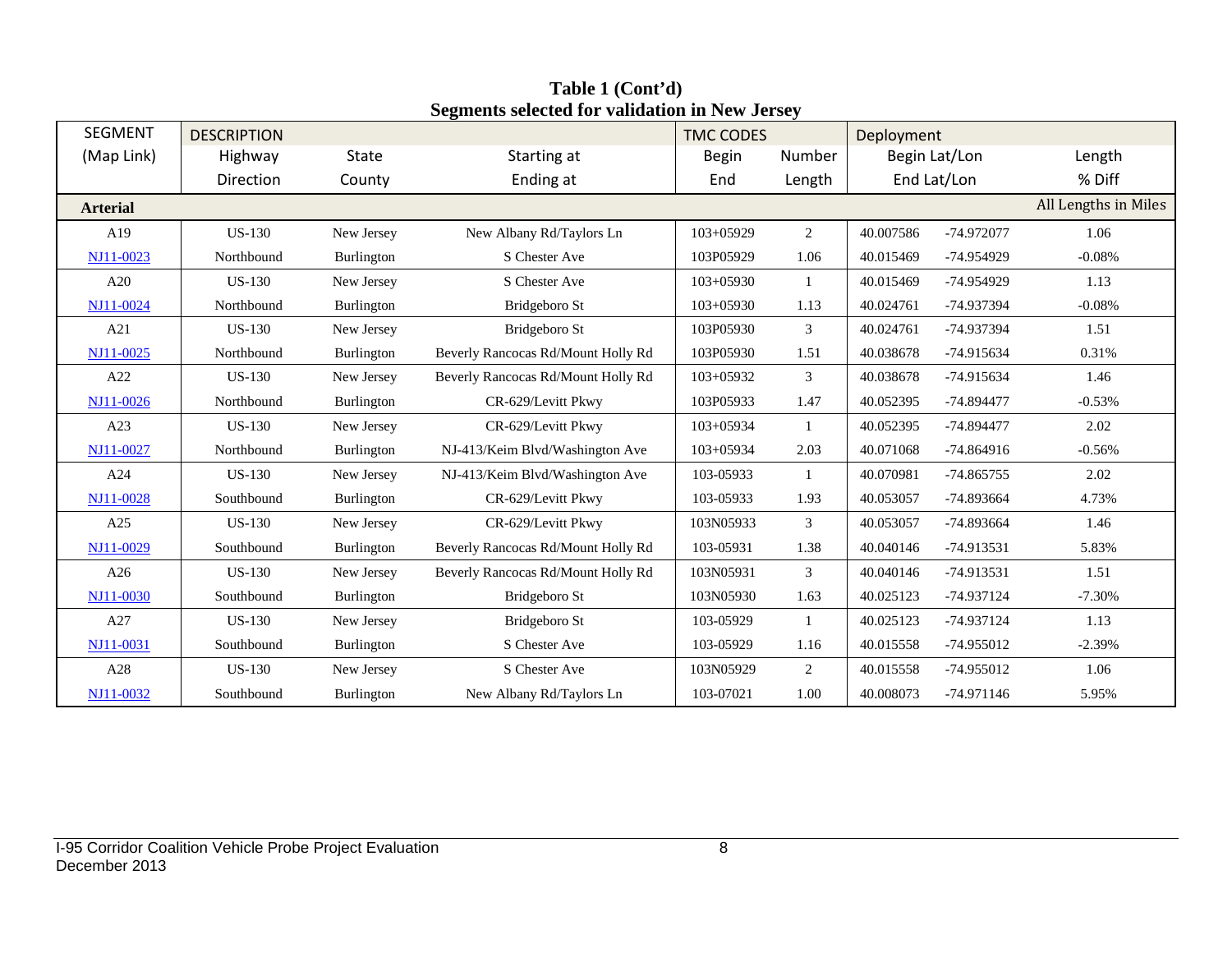# *Analysis of Arterial Results*

Table 2 summarizes the data quality measures obtained as a result of comparison between Bluetooth and all reported INRIX speeds. Specifications include the Average Absolute Speed Error (AASE) and the Speed Error Bias (SEB).

#### Average Absolute Speed Error (AASE)

The AASE is defined as the mean absolute value of the difference between the mean speed reported from the VPP and the ground truth mean speed for a specified time period. The AASE is the primary accuracy metric. Based on the contract specifications, the speed data from the VPP shall have a maximum average absolute error of 10 miles per hour (MPH) in each of four speed ranges: 0-15 MPH, 15-25 MPH, 25-35 MPH, and > 35 MPH.

#### Speed Error Bias (SEB)

The SEB is defined as the average speed error (not the absolute value) in each speed range. SEB is a measure of whether the speed reported in the VPP consistently under or over estimates speed as compared to ground truth speed. Based on the contract specifications, the VPP data shall have a maximum SEB of  $+/-$  5 MPH in each of speed ranges as defined above.

The results are presented as compared against the mean of the ground truth data as well as the 95<sup>th</sup> percent confidence interval for the mean, referred to as the Standard Error of the Mean (SEM) band. The SEM band takes into account any uncertainty in the ground truth speed as measured by BTM equipment due to limited samples and/or data variance. Contract specifications are assessed against the SEM band. (See the *Vehicle Probe Project: Data Use and Application Guide* for additional details on the validation process.) The AASE in the lower two speed bands have proven to be the critical specification (and most difficult) to attain, and are highlighted in Table 2. AASE below 10 MPH meet contract specifications. SEB below 5 MPH are considered exceptional quality. As shown, the speed error bias (SEB) was within specification for speed bins 15-25 MPH, 25-35 MPH, and > 35 MPH. SEB for speed bin 0-15 MPH falls out of the specifications by a small margin.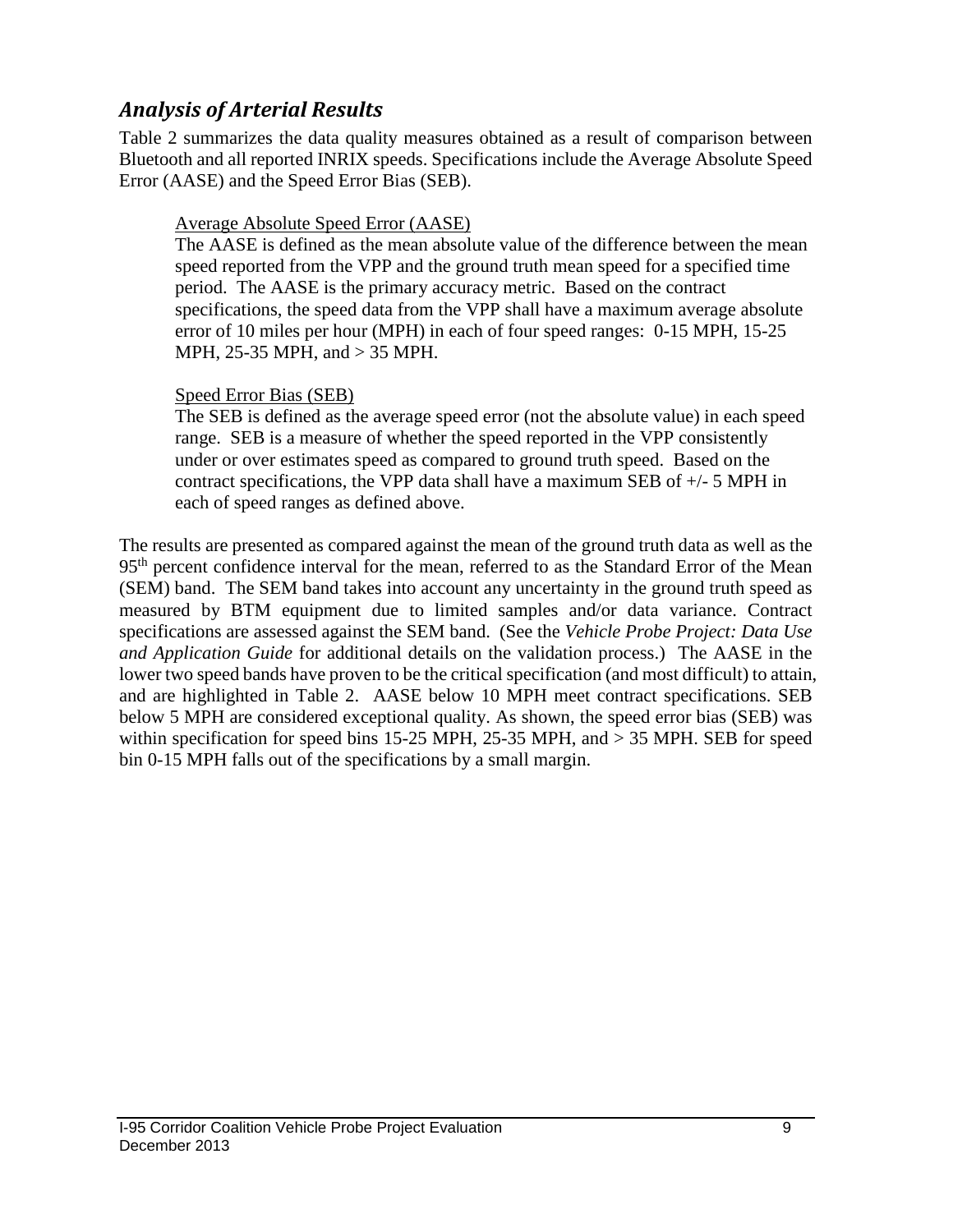| <b>TABLE 2</b>                                             |
|------------------------------------------------------------|
| Data quality measures for arterial segments in New Jersey. |

|              |                           | <b>Data Quality Measures for</b> |            |             |                                 |                   |
|--------------|---------------------------|----------------------------------|------------|-------------|---------------------------------|-------------------|
|              |                           | 1.96 SEM Band                    |            | Mean        |                                 |                   |
|              | <b>SEB</b>                | <b>AASE</b>                      |            |             |                                 |                   |
| <b>SPEED</b> | 5 mph                     | $10$ mph                         | <b>SEB</b> | <b>AASE</b> | No. of 5                        | Hours of<br>Data  |
| <b>BIN</b>   | (contract specifications) |                                  |            |             | <b>Minute</b><br><b>Samples</b> | <b>Collection</b> |
| $0 - 15$     | 5.7                       | 5.7                              | 9.6        | 9.9         | 515                             | 42.9              |
| $15 - 25$    | 4.5                       | 4.6                              | 9.4        | 9.6         | 4047                            | 337.3             |
| $25 - 35$    | 3.1                       | 3.3                              | 7.0        | 7.7         | 9725                            | 810.4             |
| $35+$        | $-1.1$                    | 2.0                              | $-2.6$     | 5.9         | 38954                           | 3246.2            |

Table 3 shows the percentage of the time INRIX data falls within 5 mph of the SEM band and the mean for each speed bin for all arterial data segments in New Jersey.

**Table 3 Percent observations meeting data quality criteria for arterial segments in New Jersey**

|                            |                                                 | <b>Data Quality Measures for</b>                         |                                           |                                              |                |  |
|----------------------------|-------------------------------------------------|----------------------------------------------------------|-------------------------------------------|----------------------------------------------|----------------|--|
|                            |                                                 | 1.96 SEM Band                                            | Mean                                      |                                              |                |  |
| <b>SPEED</b><br><b>BIN</b> | <b>Percentage</b><br>falling inside<br>the band | <b>Percentage</b><br>falling within 5<br>mph of the band | <b>Percentage</b><br>equal to the<br>mean | Percentage<br>within 5<br>mph of the<br>mean | No. of<br>Obs. |  |
| $0-15$                     | 19%                                             | 54%                                                      | $0\%$                                     | 36%                                          | 515            |  |
| $15 - 25$                  | 24%                                             | 62%                                                      | 0%                                        | 31%                                          | 4047           |  |
| $25 - 35$                  | 42%                                             | 73%                                                      | 0%                                        | 36%                                          | 9725           |  |
| $35+$                      | 58%                                             | 85%                                                      | 0%                                        | 55%                                          | 38954          |  |

Tables 4 and 5 present detailed data for individual TMC segments in New Jersey in a similar format as Tables 2 and 3, respectively. Note that for some segments and in some speed bins the comparison results may not be reliable due to small number of observations.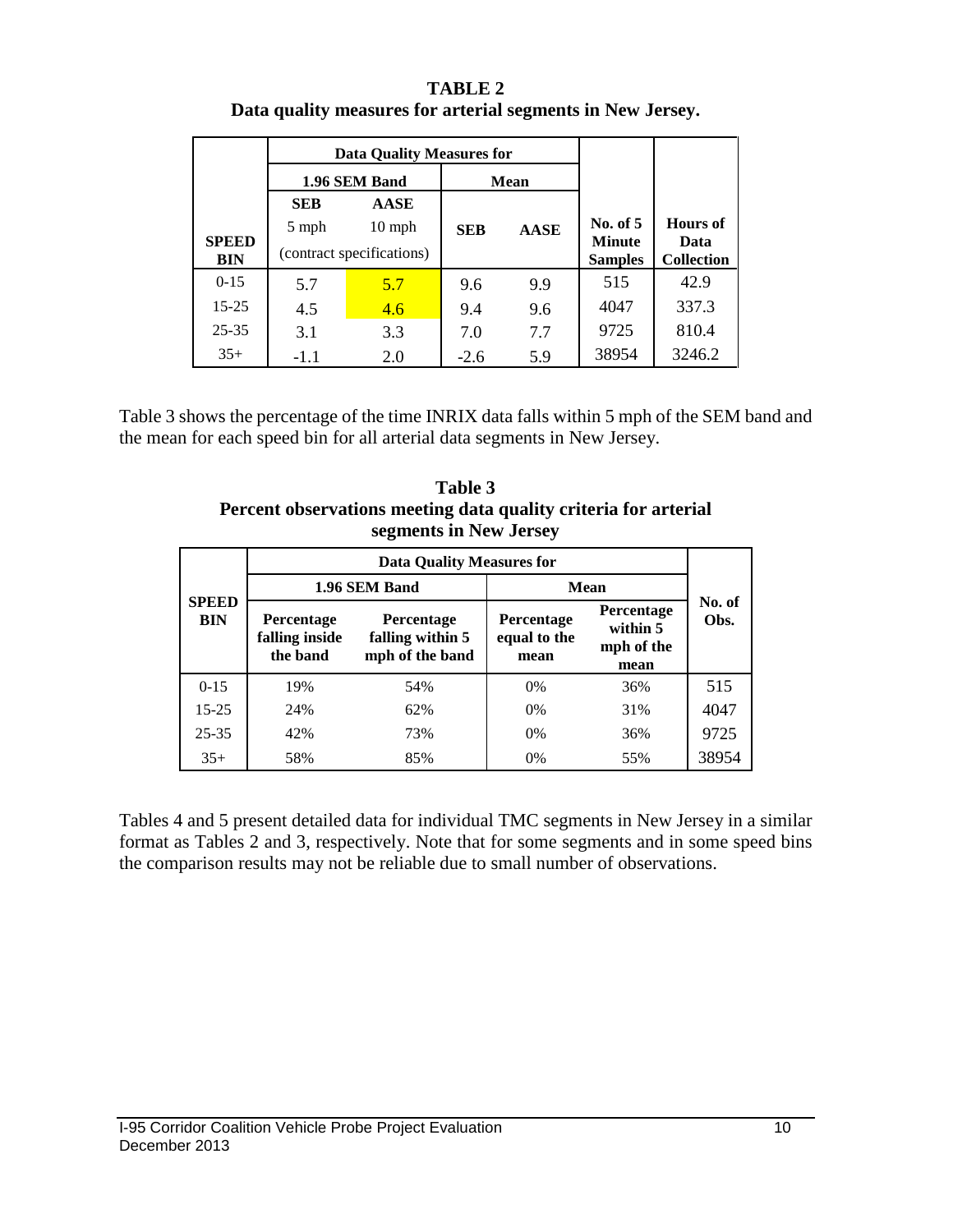|            | <b>Standard</b>      |                              |                            | 1.96 SEM Band                     |                                              | Mean                              |                                                     |                          |
|------------|----------------------|------------------------------|----------------------------|-----------------------------------|----------------------------------------------|-----------------------------------|-----------------------------------------------------|--------------------------|
| <b>TMC</b> | <b>TMC</b><br>length | <b>Bluetooth</b><br>distance | <b>SPEED</b><br><b>BIN</b> | <b>Speed</b><br><b>Error Bias</b> | Average<br>Absolute<br><b>Speed</b><br>Error | <b>Speed</b><br><b>Error Bias</b> | Average<br><b>Absolute</b><br><b>Speed</b><br>Error | No. of Obs.              |
|            |                      |                              | $0 - 15$                   | 2.8                               | 2.9                                          | 3.9                               | 4.8                                                 | 134                      |
| NJ11-0003  | 0.75                 | 0.74                         | 15-25                      | 4.5                               | 4.5                                          | 9.0                               | 9.7                                                 | 107                      |
|            |                      |                              | $25 - 35$                  | 2.0                               | $2.0\,$                                      | 8.9                               | 10.1                                                | 150                      |
|            |                      |                              | $35+$                      | $-6.2$                            | 6.3                                          | $-13.3$                           | 14.3                                                | 2133                     |
|            |                      |                              | $0 - 15$                   | $\bar{\phantom{a}}$               | $\sim$                                       | $\sim$                            | $\overline{\phantom{a}}$                            | $\overline{\phantom{a}}$ |
| NJ11-0004  | 1.13                 | 1.12                         | 15-25                      | 9.2                               | 9.2                                          | 28.0                              | 28.0                                                | $2*$                     |
|            |                      |                              | 25-35                      | 2.8                               | 2.8                                          | 19.0                              | 19.0                                                | $10*$                    |
|            |                      |                              | $35+$                      | $-0.1$                            | 1.0                                          | $-0.3$                            | 3.7                                                 | 2727                     |
|            |                      |                              | $0 - 15$                   | $\overline{a}$                    | L.                                           | $\overline{\phantom{a}}$          | $\overline{a}$                                      | $\frac{1}{2}$            |
| NJ11-0005  | 1.16                 | 1.12                         | $15 - 25$                  | 3.9                               | 4.3                                          | 4.0                               | 5.4                                                 | $5*$                     |
|            |                      |                              | 25-35                      | 1.4                               | 2.6                                          | 7.2                               | 9.1                                                 | $20*$                    |
|            |                      |                              | $35+$                      | $-0.8$                            | 1.2                                          | $-2.4$                            | 4.1                                                 | 2328                     |
|            |                      |                              | $0 - 15$                   | L.                                | $\mathcal{L}$                                | $\overline{a}$                    | $\overline{\phantom{a}}$                            | $\mathcal{L}$            |
| NJ11-0006  | 2.98                 | 3.01                         | 15-25                      | 3.3                               | 3.6                                          | 4.0                               | 4.5                                                 | 129                      |
|            |                      |                              | $25 - 35$                  | 4.1                               | 4.2                                          | 5.9                               | 6.3                                                 | 156                      |
|            |                      |                              | $35+$                      | $-0.5$                            | 1.6                                          | $-1.3$                            | 4.3                                                 | 2108                     |
| NJ11-0007  |                      |                              | $0 - 15$                   | 5.9                               | 5.9                                          | 6.9                               | 6.9                                                 | $4*$                     |
|            | 1.19                 | 0.99                         | $15 - 25$                  | 8.2                               | 8.2                                          | 9.8                               | 9.8                                                 | 376                      |
|            |                      |                              | $25 - 35$                  | 6.4                               | 6.4                                          | 10.6                              | 10.8                                                | 1229                     |
|            |                      |                              | $35+$                      | $-0.1$                            | $1.8\,$                                      | 1.1                               | 6.6                                                 | 1497                     |
|            |                      |                              | $0 - 15$                   | 2.5                               | 2.6                                          | 3.3                               | 3.5                                                 | 55                       |
| NJ11-0008  | 0.98                 | $\mathbf{1}$                 | 15-25                      | 5.0                               | 5.1                                          | 6.7                               | 7.0                                                 | 861                      |
|            |                      |                              | $25 - 35$                  | 5.2                               | 5.6                                          | 8.1                               | 9.1                                                 | 1226                     |
|            |                      |                              | $35+$                      | $0.8\,$                           | 2.3                                          | 2.2                               | 6.3                                                 | 1080                     |
|            |                      |                              | $0 - 15$                   | 2.8                               | 2.9                                          | 3.4                               | 3.7                                                 | $17*$                    |
| NJ11-0009  | 2.77                 | 3.01                         | $15 - 25$                  | 3.2                               | 3.4                                          | 5.0                               | 5.4                                                 | 101                      |
|            |                      |                              | 25-35                      | 2.5                               | 2.8                                          | 7.8                               | 9.1                                                 | 109                      |
|            |                      |                              | $35+$                      | $-1.3$                            | 2.1                                          | $-2.3$                            | 4.9                                                 | 2196                     |
|            |                      |                              | $0 - 15$                   | $\overline{\phantom{a}}$          | $\overline{\phantom{a}}$                     | $\overline{\phantom{a}}$          | $\overline{\phantom{a}}$                            | $\overline{\phantom{a}}$ |
| NJ11-0010  | 1.29                 | 1.12                         | $15 - 25$                  | 0.9                               | 1.7                                          | 1.6                               | 3.3                                                 | 130                      |
|            |                      |                              | $25 - 35$                  | $0.0\,$                           | $2.2\,$                                      | 0.2                               | 4.1                                                 | 133                      |
|            |                      |                              | $35+$                      | 0.1                               | 1.4                                          | $-0.2$                            | 4.4                                                 | 2239                     |
|            |                      |                              | $0 - 15$                   | 3.4                               | 3.4                                          | 4.0                               | 4.0                                                 | $14*$                    |
|            |                      |                              | $15 - 25$                  | 7.9                               | 8.1                                          | 10.9                              | 11.2                                                | 31                       |
| NJ11-0011  | 1.15                 | 1.12                         | $25 - 35$                  | 6.6                               | 6.6                                          | 12.2                              | 12.5                                                | 112                      |
|            |                      |                              | $35+$                      | 0.6                               | 1.5                                          | 1.9                               | 5.2                                                 | 2400                     |
|            |                      |                              | $0 - 15$                   | $\overline{\phantom{a}}$          | $\mathcal{L}_{\mathcal{A}}$                  | $\overline{\phantom{a}}$          | $\blacksquare$                                      | $\bar{\gamma}$           |
|            |                      |                              | $15 - 25$                  | $\blacksquare$                    | $\sim$                                       | $\overline{\phantom{a}}$          | $\mathcal{L}_{\mathcal{A}}$                         | $\sim$                   |
| NJ11-0012  | 0.82                 | 0.74                         | $25 - 35$                  | 0.7                               | 0.7                                          | 12.7                              | 13.5                                                | $10*$                    |
|            |                      |                              | $35+$                      | $-4.2$                            | 4.3                                          | $-10.7$                           | 11.3                                                | 2568                     |

**Table 4 Data quality measures for individual arterial validation segments in the state of New Jersey**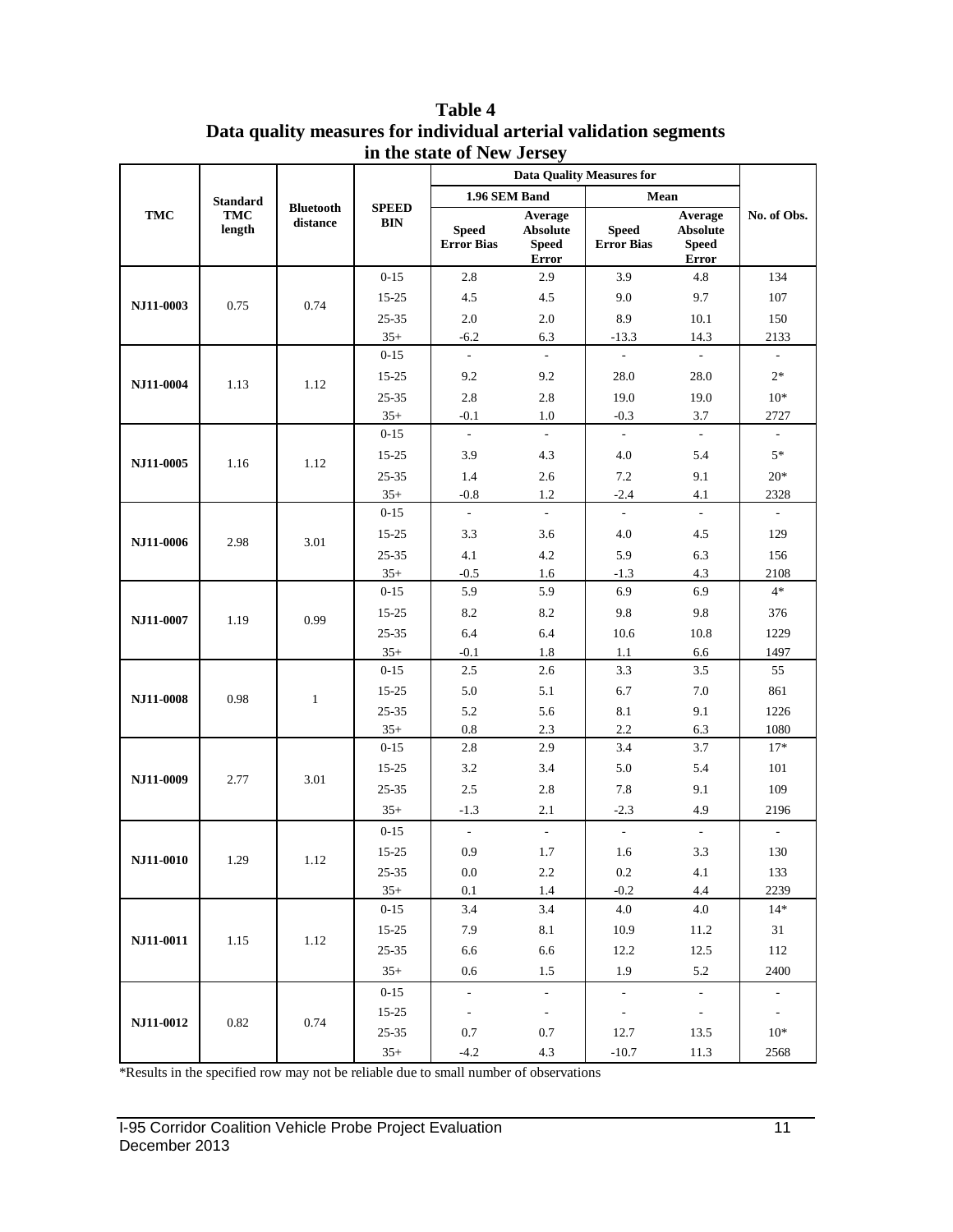### **Table 4 (Cont'd) Data quality measures for individual arterial validation segments in the state of New Jersey**

|            | <b>Standard</b>      |                              |                            | 1.96 SEM Band                     |                                                            | Mean                              |                                                            |                          |
|------------|----------------------|------------------------------|----------------------------|-----------------------------------|------------------------------------------------------------|-----------------------------------|------------------------------------------------------------|--------------------------|
| <b>TMC</b> | <b>TMC</b><br>length | <b>Bluetooth</b><br>distance | <b>SPEED</b><br><b>BIN</b> | <b>Speed</b><br><b>Error Bias</b> | Average<br><b>Absolute</b><br><b>Speed</b><br><b>Error</b> | <b>Speed</b><br><b>Error Bias</b> | Average<br><b>Absolute</b><br><b>Speed</b><br><b>Error</b> | No. of<br>Obs.           |
|            |                      |                              | $0 - 15$                   | $\overline{\phantom{a}}$          |                                                            | $\frac{1}{2}$                     |                                                            | $\overline{\phantom{a}}$ |
| NJ11-0015  | 2.62                 | 2.64                         | $15 - 25$                  | 3.5                               | 3.5                                                        | 20.5                              | 20.5                                                       | 28*                      |
|            |                      |                              | $25 - 35$                  | 1.0                               | 1.0                                                        | 11.6                              | 11.6                                                       | 68                       |
|            |                      |                              | $35+$                      | $-1.5$                            | 1.6                                                        | $-3.1$                            | 4.6                                                        | 730                      |
|            |                      |                              | $0 - 15$                   | 16.9                              | 16.9                                                       | 28.5                              | 28.5                                                       | $8*$                     |
| NJ11-0016  | 0.96                 | 0.89                         | $15 - 25$                  | 7.1                               | 7.1                                                        | 19.6                              | 19.6                                                       | 83                       |
|            |                      |                              | $25 - 35$                  | 2.4                               | 2.4                                                        | 10.0                              | 10.0                                                       | 350                      |
|            |                      |                              | $35+$                      | $-0.5$                            | 1.0                                                        | $-0.8$                            | 4.6                                                        | 563                      |
|            |                      |                              | $0 - 15$                   | $\overline{\phantom{a}}$          | $\mathcal{L}$                                              | $\overline{\phantom{a}}$          | $\frac{1}{2}$                                              | $\mathbb{L}$             |
| NJ11-0017  | 1.33                 | 1.38                         | $15 - 25$                  | 3.6                               | 3.6                                                        | 17.3                              | 17.3                                                       | $21*$                    |
|            |                      |                              | $25 - 35$                  | 0.9                               | 0.9                                                        | 11.4                              | 11.4                                                       | 47                       |
|            |                      |                              | $35+$                      | $-2.1$                            | 2.3                                                        | $-5.8$                            | 6.7                                                        | 1525                     |
| NJ11-0018  |                      |                              | $0 - 15$                   | 8.0                               | 8.0                                                        | 16.8                              | 16.8                                                       | 47                       |
|            | 1.33                 | 1.36                         | $15 - 25$                  | 3.8                               | 3.8                                                        | 9.5                               | 9.6                                                        | 384                      |
|            |                      |                              | 25-35                      | 0.5                               | 0.8                                                        | 1.6                               | 3.9                                                        | 628                      |
|            |                      |                              | $35+$                      | $-1.9$                            | 2.0                                                        | $-5.5$                            | 6.0                                                        | 240                      |
|            |                      | 1.35                         | $0 - 15$                   | 5.4                               | 5.4                                                        | 10.2                              | 10.2                                                       | 183                      |
| NJ11-0019  | 1.37                 |                              | $15 - 25$                  | 3.0                               | 3.0                                                        | 6.2                               | 6.5                                                        | 787                      |
|            |                      |                              | 25-35                      | 0.8                               | 1.1                                                        | 2.6                               | 3.9                                                        | 720                      |
|            |                      |                              | $35+$                      | $-0.4$                            | 0.9                                                        | $-1.4$                            | 3.2                                                        | 130                      |
|            |                      |                              | $0 - 15$                   | 25.4                              | 25.4                                                       | 30.0                              | 30.0                                                       | $7*$                     |
| NJ11-0020  | 1.33                 | 1.38                         | $15 - 25$                  | 3.9                               | 3.9                                                        | 19.7                              | 19.7                                                       | 100                      |
|            |                      |                              | 25-35                      | 2.1                               | 2.1                                                        | 11.2                              | 11.2                                                       | 183                      |
|            |                      |                              | $35+$                      | $-1.4$                            | 1.6                                                        | $-3.4$                            | 5.4                                                        | 1235                     |
|            |                      |                              | $0 - 15$                   | 14.4                              | 14.4                                                       | 23.9                              | 23.9                                                       | $13*$                    |
| NJ11-0021  | 0.96                 | 0.89                         | $15 - 25$                  | 4.5                               | 4.5                                                        | 16.1                              | 16.1                                                       | 122                      |
|            |                      |                              | $25 - 35$                  | 0.9                               | 0.9                                                        | 6.5                               | 7.3                                                        | 286                      |
|            |                      |                              | $35+$                      | $-1.4$                            | 1.6                                                        | $-4.5$                            | 5.9                                                        | 532                      |
|            |                      |                              | $0 - 15$                   | 25.5                              | 25.5                                                       | 31.7                              | 31.7                                                       | $3*$                     |
| NJ11-0022  | 2.62                 | 2.64                         | $15 - 25$                  | 2.7                               | 2.7                                                        | 20.3                              | 20.3                                                       | 42                       |
|            |                      |                              | $25 - 35$                  | 0.8                               | 0.8                                                        | 13.8                              | 13.8                                                       | 67                       |
|            |                      |                              | $35+$                      | $-1.8$                            | 2.1                                                        | $-3.9$                            | 5.7                                                        | 558                      |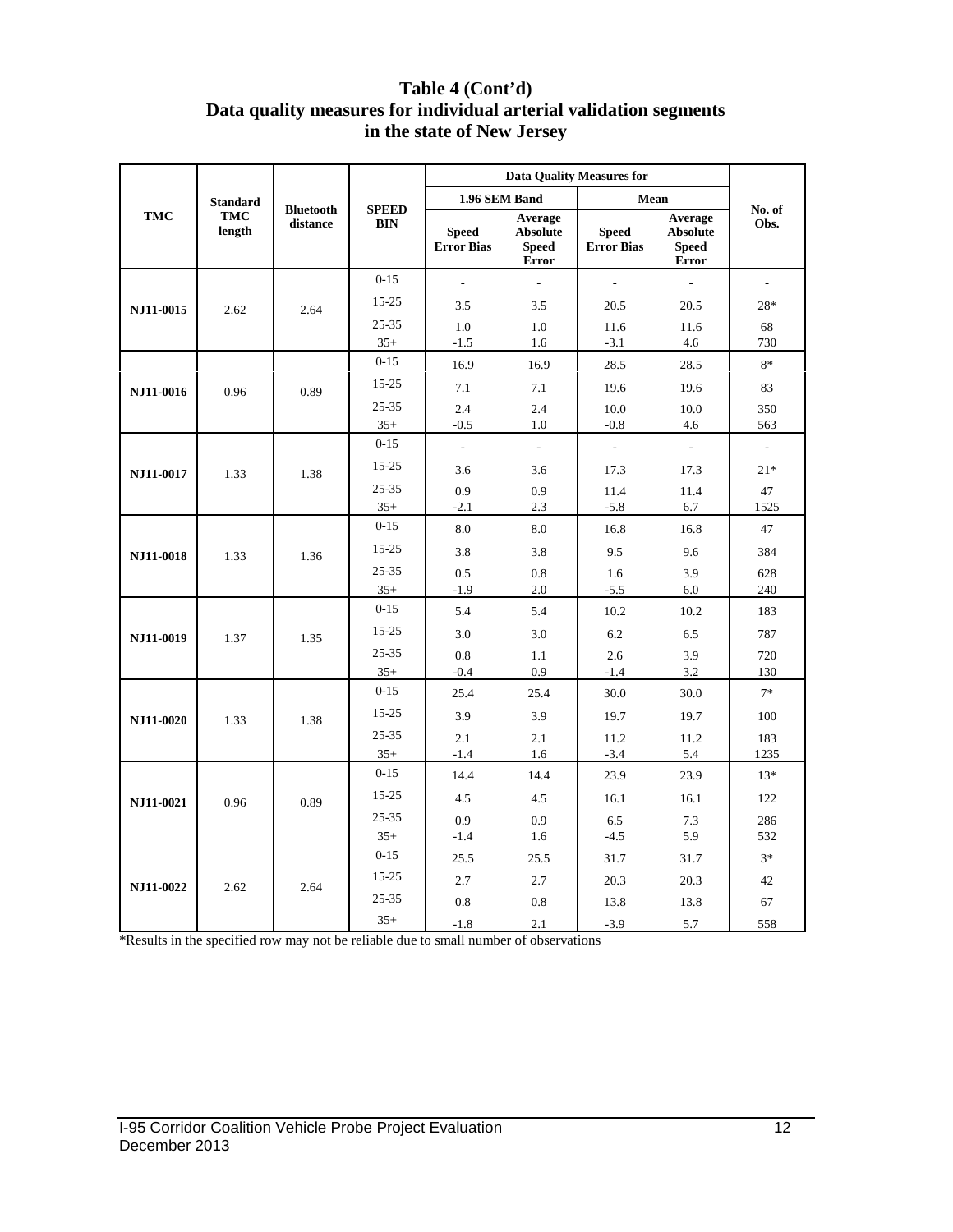| Table 4 (Cont'd)                                                  |
|-------------------------------------------------------------------|
| Data quality measures for individual arterial validation segments |
| in the state of New Jersey                                        |

|            | <b>Standard</b>      |                              |                            | 1.96 SEM Band                     |                                                     | Mean                              |                                                     |                          |
|------------|----------------------|------------------------------|----------------------------|-----------------------------------|-----------------------------------------------------|-----------------------------------|-----------------------------------------------------|--------------------------|
| <b>TMC</b> | <b>TMC</b><br>length | <b>Bluetooth</b><br>distance | <b>SPEED</b><br><b>BIN</b> | <b>Speed</b><br><b>Error Bias</b> | Average<br><b>Absolute</b><br><b>Speed</b><br>Error | <b>Speed</b><br><b>Error Bias</b> | Average<br><b>Absolute</b><br><b>Speed</b><br>Error | No. of Obs.              |
|            |                      |                              | $0 - 15$                   | 10.9                              | 10.9                                                | 18.6                              | 18.6                                                | $26*$                    |
| NJ11-0023  | 1.06                 | 1.06                         | $15 - 25$                  | 4.9                               | 4.9                                                 | 10.7                              | 10.8                                                | 339                      |
|            |                      |                              | 25-35                      | 1.6                               | 1.8                                                 | 4.3                               | 5.3                                                 | 1025                     |
|            |                      |                              | $35+$                      | $-1.2$                            | 1.4                                                 | $-4.4$                            | 5.8                                                 | 835                      |
|            |                      |                              | $0 - 15$                   | $\mathbb{Z}^2$                    | $\omega$                                            | $\mathbb{Z}^2$                    | $\mathbb{L}$                                        | $\mathbb{L}^+$           |
| NJ11-0024  | 1.13                 | 1.13                         | 15-25                      | 4.1                               | 4.1                                                 | 20.2                              | 20.2                                                | 60                       |
|            |                      |                              | 25-35                      | 1.5                               | 1.5                                                 | 10.1                              | 10.3                                                | 198                      |
|            |                      |                              | $35+$                      | $-1.0$                            | 1.5                                                 | $-1.9$                            | 4.8                                                 | 1792                     |
|            |                      |                              | $0 - 15$                   | $\overline{\phantom{a}}$          | $\sim$                                              | $\overline{\phantom{a}}$          | $\overline{\phantom{a}}$                            | $\overline{\phantom{a}}$ |
| NJ11-0025  | 1.51                 | 1.51                         | $15 - 25$                  | 3.6                               | 3.6                                                 | 19.8                              | 19.8                                                | $4*$                     |
|            |                      |                              | 25-35                      | 4.7                               | 4.7                                                 | 10.5                              | 10.5                                                | 86                       |
|            |                      |                              | $35+$                      | $-0.4$                            | 1.9                                                 | $-1.3$                            | 5.7                                                 | 1796                     |
|            |                      |                              | $0 - 15$                   | $\overline{\phantom{a}}$          | $\mathcal{L}_{\mathcal{A}}$                         | $\mathcal{L}_{\mathcal{A}}$       | $\overline{\phantom{a}}$                            | $\bar{\phantom{a}}$      |
| NJ11-0026  | 1.47                 | 1.46                         | $15 - 25$                  | 5.4                               | 5.4                                                 | 17.9                              | 17.9                                                | 46                       |
|            |                      |                              | 25-35                      | 4.5                               | 4.5                                                 | 8.2                               | 8.4                                                 | 482                      |
|            |                      |                              | $35+$                      | $-0.3$                            | 0.9                                                 | 0.2                               | 4.5                                                 | 621                      |
| NJ11-0027  |                      |                              | $0 - 15$                   | 20.0                              | 20.0                                                | 28.5                              | 28.5                                                | $3*$                     |
|            | 2.03                 | 2.02                         | $15 - 25$                  | 4.8                               | 4.8                                                 | 20.0                              | 20.0                                                | 42                       |
|            |                      |                              | 25-35                      | 2.4                               | 2.4                                                 | 11.6                              | 11.7                                                | 122                      |
|            |                      |                              | $35+$                      | $-0.4$                            | $1.3\,$                                             | $-0.3$                            | $4.0$                                               | 843                      |
|            | 1.93                 | 2.02                         | $0 - 15$                   | 21.1                              | 21.1                                                | 29.3                              | 29.3                                                | $1*$                     |
| NJ11-0028  |                      |                              | $15 - 25$                  | 5.1                               | 5.1                                                 | 21.8                              | 21.8                                                | $40\,$                   |
|            |                      |                              | 25-35                      | 3.7                               | 3.8                                                 | 11.4                              | 11.5                                                | $75\,$                   |
|            |                      |                              | $35+$<br>$0 - 15$          | $-0.4$                            | 1.1                                                 | $-0.5$<br>$\frac{1}{2}$           | 4.2                                                 | 892                      |
|            |                      |                              | $15 - 25$                  | $\bar{\phantom{a}}$               | $\omega$                                            |                                   | $\overline{\phantom{a}}$                            | $\overline{\phantom{a}}$ |
| NJ11-0029  | 1.38                 | 1.46                         |                            | 5.7                               | 5.7                                                 | 11.5                              | 11.5                                                | $1*$                     |
|            |                      |                              | 25-35                      | 1.6                               | 1.6                                                 | 6.5                               | 6.6                                                 | 72                       |
|            |                      |                              | $35+$                      | $-2.1$                            | 2.3                                                 | $-5.1$                            | 6.1                                                 | 1069                     |
|            |                      |                              | $0 - 15$                   | $\overline{\phantom{a}}$          | $\omega$                                            | $\bar{\phantom{a}}$               | $\mathbb{L}$                                        | $\overline{\phantom{a}}$ |
| NJ11-0030  | 1.63                 | 1.51                         | $15 - 25$                  | 10.8                              | 10.8                                                | 24.3                              | 24.3                                                | $1\ast$                  |
|            |                      |                              | $25 - 35$                  | 3.4                               | 3.4                                                 | 10.1                              | 10.1                                                | 77                       |
|            |                      |                              | $35+$                      | 0.3                               | 1.2                                                 | 0.4                               | 4.0                                                 | 2060                     |
|            |                      |                              | $0 - 15$                   | $\mathbb{Z}^{\mathbb{Z}}$         | $\omega$                                            | $\omega$                          | $\mathbb{Z}^{\mathbb{Z}}$                           | $\sim$                   |
| NJ11-0031  | 1.16                 | 1.13                         | $15 - 25$                  | 9.1                               | 9.1                                                 | 12.9                              | 13.1                                                | $18*$                    |
|            |                      |                              | $25 - 35$                  | 3.2                               | 3.3                                                 | 6.8                               | $7.1\,$                                             | 698                      |
|            |                      |                              | $35+$                      | $-0.7$                            | 1.5                                                 | $-1.6$                            | 5.4                                                 | 1531                     |
|            |                      |                              | $0 - 15$                   | $\mathcal{L}^{\pm}$               | $\mathbb{Z}^2$                                      | $\sim$                            | $\sim$                                              | $\sim$                   |
| NJ11-0032  | 1.00                 | 1.06                         | $15 - 25$                  | 5.4                               | 5.4                                                 | 12.8                              | 12.8                                                | 187                      |
|            |                      |                              | $25 - 35$                  | $2.5\,$                           | $2.7\,$                                             | 5.6                               | 6.4                                                 | 1386                     |
|            |                      |                              | $35+$                      | $-0.4$                            | 1.6                                                 | $-0.6$                            | 4.5                                                 | 726                      |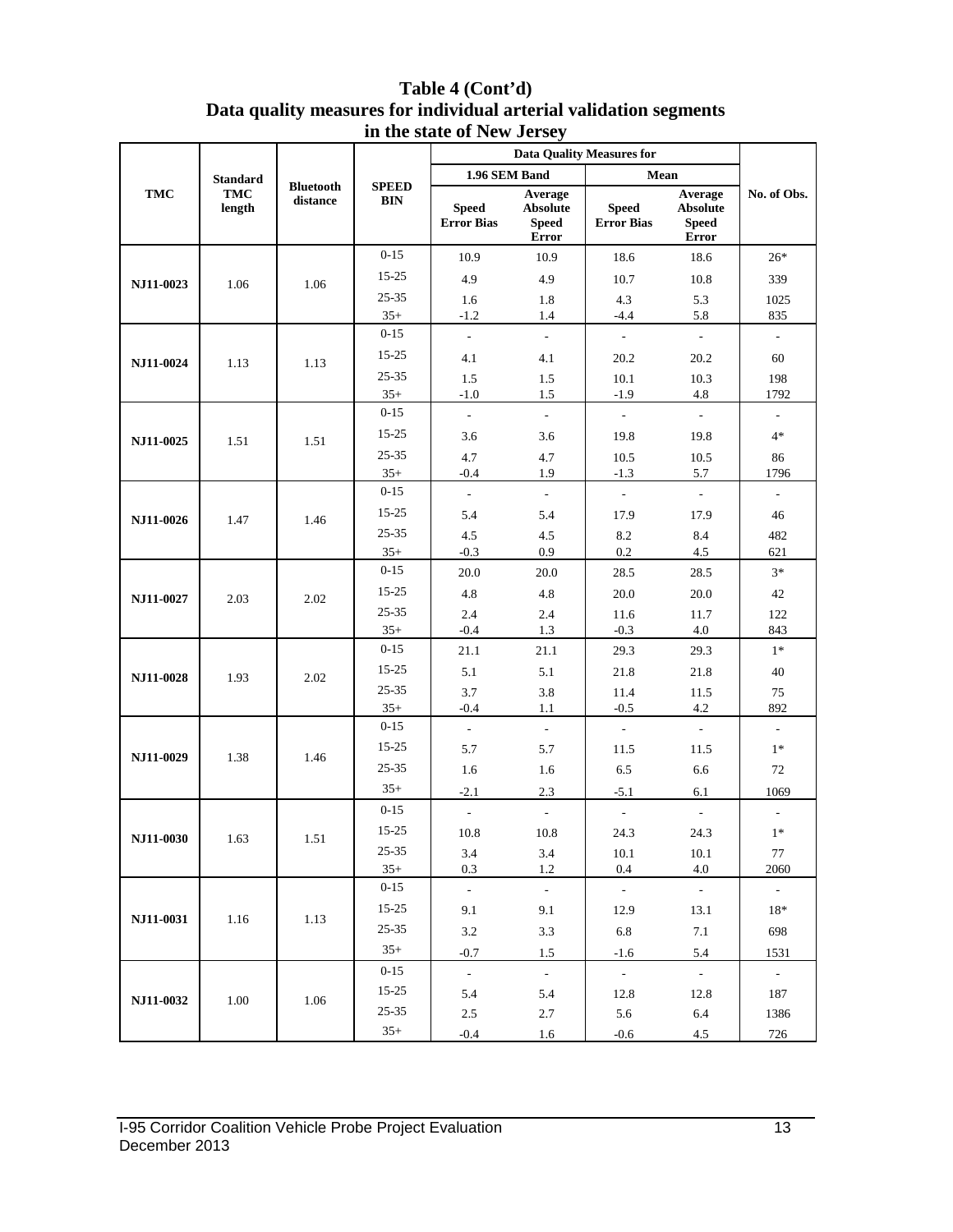### **Table 5 Observations meeting data quality criteria for individual arterial validation segments in the state of New Jersey**

|            |                    |                                         |                                                   |                                                     | <b>Data Quality Measures for</b>                              |                                    |                                          |                                          |                                                                         |                          |
|------------|--------------------|-----------------------------------------|---------------------------------------------------|-----------------------------------------------------|---------------------------------------------------------------|------------------------------------|------------------------------------------|------------------------------------------|-------------------------------------------------------------------------|--------------------------|
|            |                    |                                         |                                                   | 1.96 SEM Band                                       |                                                               |                                    |                                          | Mean                                     |                                                                         |                          |
|            | <b>SPEED</b>       |                                         | <b>Speed Error Bias</b>                           |                                                     | <b>Average Absolute</b><br><b>Speed Error</b>                 |                                    | <b>Speed Error Bias</b>                  |                                          | <b>Average Absolute</b><br><b>Speed Error</b>                           |                          |
| <b>TMC</b> | <b>BIN</b>         | No.<br>falling<br>inside<br>the<br>band | $\frac{0}{0}$<br>falling<br>inside<br>the<br>band | No.<br>falling<br>within 5<br>mph of<br>the<br>band | $\frac{0}{0}$<br>falling<br>within 5<br>mph of<br>the<br>band | No.<br>equal<br>to the<br>mean     | $\frac{0}{0}$<br>equal<br>to the<br>mean | No.<br>within 5<br>mph of<br>the<br>mean | $\mathbf{0}_{\mathbf{0}}^{\prime}$<br>within 5<br>mph of<br>the<br>mean | No. of<br>Obs.           |
|            | $0 - 15$           | 56                                      | 42%                                               | 110                                                 | 82%                                                           | $\boldsymbol{0}$                   | 0%                                       | 91                                       | 68%                                                                     | 134                      |
|            | 15-25              | 43                                      | 40%                                               | 74                                                  | 69%                                                           | $\boldsymbol{0}$                   | 0%                                       | 36                                       | 34%                                                                     | 107                      |
| NJ11-0003  | $25 - 35$          | 94                                      | 63%                                               | 125                                                 | 83%                                                           | $\boldsymbol{0}$                   | 0%                                       | 38                                       | 25%                                                                     | 150                      |
|            | $35+$              | 847                                     | 40%                                               | 1200                                                | 56%                                                           | $\boldsymbol{0}$                   | 0%                                       | 338                                      | 16%                                                                     | 2133                     |
|            | $0 - 15$           | ÷,                                      | $\overline{\phantom{a}}$                          |                                                     | $\overline{\phantom{a}}$                                      | $\overline{\phantom{0}}$           | $\overline{a}$                           | $\frac{1}{2}$                            |                                                                         |                          |
| NJ11-0004  | 15-25              | $\boldsymbol{0}$                        | 0%                                                | $\mathbf{1}$                                        | 50%                                                           | $\boldsymbol{0}$                   | 0%                                       | $\boldsymbol{0}$                         | 0%                                                                      | $2*$                     |
|            | 25-35              | 3                                       | 30%                                               | 8                                                   | 80%                                                           | $\boldsymbol{0}$                   | 0%                                       | $\boldsymbol{0}$                         | 0%                                                                      | $10*$                    |
|            | $35+$              | 1744                                    | 64%                                               | 2564                                                | 94%                                                           | $\boldsymbol{0}$                   | 0%                                       | 1979                                     | 73%                                                                     | 2727                     |
|            | $0 - 15$           | $\overline{\phantom{a}}$                | ä,                                                | $\overline{\phantom{a}}$                            | $\overline{\phantom{a}}$                                      | $\overline{a}$                     | $\mathcal{L}$                            | $\sim$                                   | $\overline{\phantom{a}}$                                                |                          |
| NJ11-0005  | 15-25              | $\mathfrak{2}$                          | 40%                                               | $\overline{4}$                                      | 80%                                                           | $\boldsymbol{0}$                   | 0%                                       | $\overline{4}$                           | 80%                                                                     | $5*$                     |
|            | 25-35              | 6                                       | 30%                                               | 16                                                  | 80%                                                           | $\boldsymbol{0}$                   | 0%                                       | 10                                       | 50%                                                                     | $20*$                    |
|            | $35+$              | 1446                                    | 62%                                               | 2165                                                | 93%                                                           | 5                                  | 0%                                       | 1601                                     | 69%                                                                     | 2328                     |
|            | $0 - 15$           | $\overline{\phantom{a}}$                | $\overline{\phantom{a}}$                          | $\overline{\phantom{a}}$                            | $\overline{\phantom{a}}$                                      | $\frac{1}{2}$                      | $\overline{\phantom{a}}$                 | $\overline{\phantom{a}}$                 | $\overline{\phantom{a}}$                                                |                          |
| NJ11-0006  | $15 - 25$          | 18                                      | 14%                                               | 99                                                  | 77%                                                           | $\boldsymbol{0}$                   | $0\%$                                    | 89                                       | 69%                                                                     | 129                      |
|            | $25 - 35$          | 29                                      | 19%                                               | 109                                                 | 70%                                                           | $\boldsymbol{0}$                   | $0\%$                                    | 84                                       | 54%                                                                     | 156                      |
|            | $35+$              | 1080                                    | 51%                                               | 1894                                                | 90%                                                           | 1                                  | 0%                                       | 1357                                     | 64%                                                                     | 2108                     |
|            | $0 - 15$           | $\mathbf{0}$                            | 0%                                                | 1                                                   | 25%                                                           | $\boldsymbol{0}$                   | 0%                                       | $\mathbf{1}$                             | 25%                                                                     | $4*$                     |
| NJ11-0007  | 15-25              | 9                                       | 2%                                                | 128                                                 | 34%                                                           | $\boldsymbol{0}$                   | 0%                                       | 75                                       | 20%                                                                     | 376                      |
|            | 25-35              | 233                                     | 19%                                               | 560                                                 | 46%                                                           | $\boldsymbol{0}$                   | 0%                                       | 218                                      | 18%                                                                     | 1229                     |
|            | $35+$              | 950                                     | 63%                                               | 1295                                                | 87%                                                           | $\overline{0}$                     | 0%                                       | 650                                      | 43%                                                                     | 1497                     |
|            | $0 - 15$           | 14                                      | 25%                                               | 47                                                  | 85%                                                           | $\boldsymbol{0}$                   | 0%                                       | 42                                       | 76%                                                                     | 55                       |
| NJ11-0008  | 15-25              | 136                                     | 16%                                               | 498                                                 | 58%                                                           | $\boldsymbol{0}$                   | 0%                                       | 392                                      | 46%                                                                     | 861                      |
|            | $25 - 35$<br>$35+$ | 262                                     | 21%                                               | 629                                                 | 51%                                                           | $\boldsymbol{0}$                   | 0%                                       | 333                                      | 27%                                                                     | 1226                     |
|            | $0 - 15$           | 578                                     | 54%                                               | 882                                                 | 82%                                                           | $\boldsymbol{0}$                   | 0%                                       | 531                                      | 49%                                                                     | 1080                     |
|            | 15-25              | 3                                       | 18%                                               | 13                                                  | 76%                                                           | $\boldsymbol{0}$                   | 0%                                       | 12                                       | 71%                                                                     | $17*$<br>101             |
| NJ11-0009  | 25-35              | 26<br>35                                | 26%<br>32%                                        | 79<br>87                                            | 78%<br>80%                                                    | $\boldsymbol{0}$<br>$\overline{0}$ | 0%<br>0%                                 | $71\,$<br>48                             | 70%<br>44%                                                              | 109                      |
|            | $35+$              | 1008                                    | 46%                                               | 1886                                                | 86%                                                           | $\overline{0}$                     | 0%                                       | 1299                                     | 59%                                                                     | 2196                     |
|            | $0 - 15$           |                                         |                                                   |                                                     |                                                               |                                    |                                          |                                          |                                                                         |                          |
|            | $15 - 25$          | 51                                      | 39%                                               | 118                                                 | 91%                                                           | 0                                  | 0%                                       | 102                                      | 78%                                                                     | 130                      |
| NJ11-0010  | 25-35              | 41                                      | 31%                                               | 115                                                 | 86%                                                           | 0                                  | 0%                                       | 97                                       | 73%                                                                     | 133                      |
|            | $35+$              | 1321                                    | 59%                                               | 2030                                                | 91%                                                           | 2                                  | 0%                                       | 1542                                     | 69%                                                                     | 2239                     |
|            | $0 - 15$           | $\mathbf{1}$                            | 7%                                                | 12                                                  | 86%                                                           | $\boldsymbol{0}$                   | 0%                                       | 10                                       | 71%                                                                     | $14*$                    |
|            | $15 - 25$          | 3                                       | 10%                                               | 12                                                  | 39%                                                           | 0                                  | 0%                                       | 9                                        | 29%                                                                     | 31                       |
| NJ11-0011  | 25-35              | 29                                      | 26%                                               | 51                                                  | 46%                                                           | 0                                  | 0%                                       | 15                                       | 13%                                                                     | 112                      |
|            | $35+$              | 1459                                    | 61%                                               | 2136                                                | 89%                                                           | 3                                  | 0%                                       | 1316                                     | 55%                                                                     | 2400                     |
|            | $0-15$             | $\overline{\phantom{a}}$                | $\overline{\phantom{a}}$                          |                                                     | $\overline{\phantom{a}}$                                      | $\overline{a}$                     | $\overline{\phantom{a}}$                 | $\overline{\phantom{a}}$                 |                                                                         |                          |
| NJ11-0012  | 15-25              |                                         | $\overline{\phantom{a}}$                          | $\overline{\phantom{a}}$                            | $\overline{\phantom{a}}$                                      |                                    | $\overline{\phantom{a}}$                 | $\overline{\phantom{a}}$                 | $\overline{\phantom{a}}$                                                | $\overline{\phantom{a}}$ |
|            | $25 - 35$          | 9                                       | 90%                                               | 9                                                   | 90%                                                           | 0                                  | 0%                                       | $\mathbf{1}$                             | 10%                                                                     | $10*$                    |
|            | $35+$              | 1072                                    | 42%                                               | 1708                                                | 67%                                                           | 0                                  | 0%                                       | 551                                      | 21%                                                                     | 2568                     |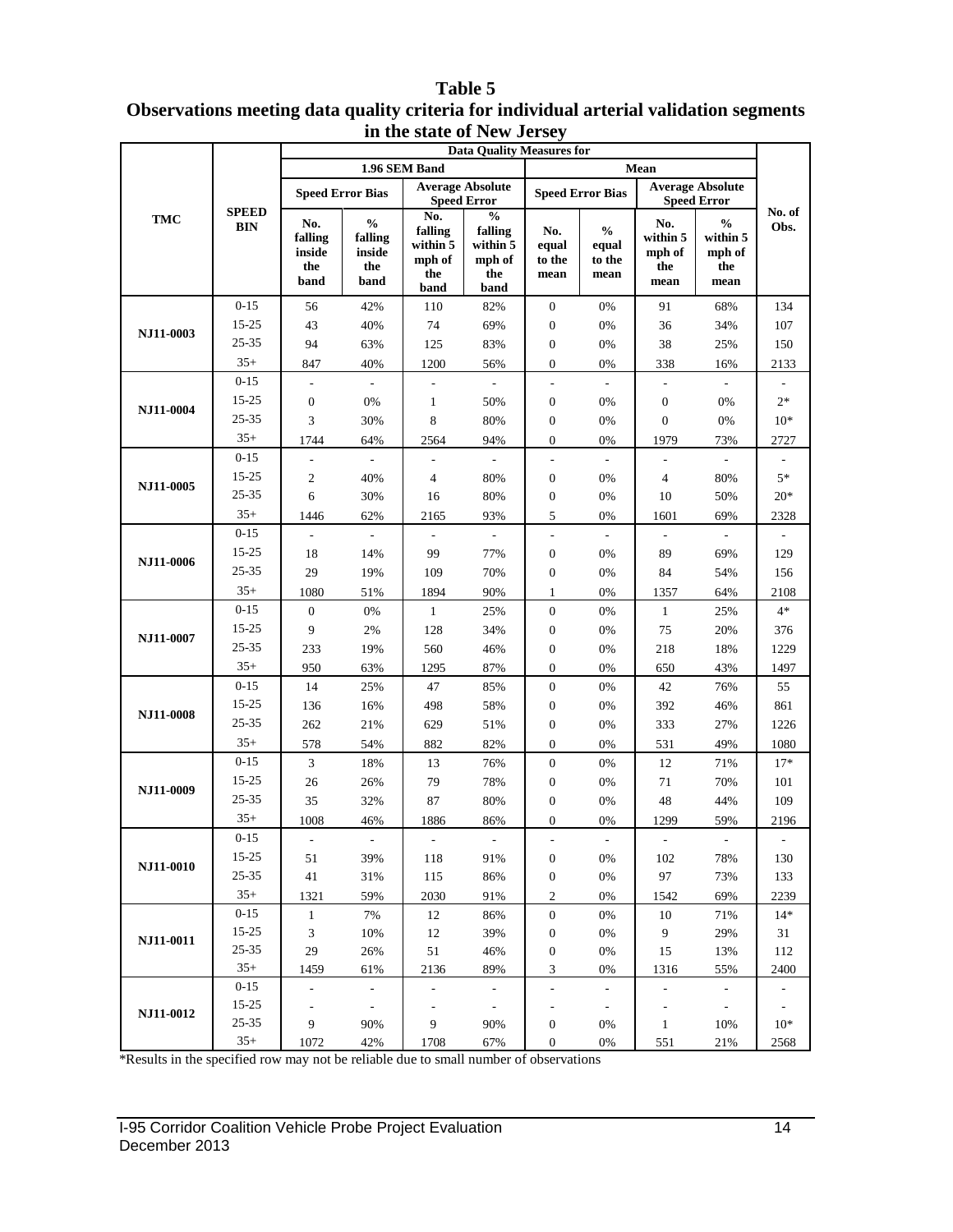|           | <b>SPEED</b><br>BIN | <b>Data Quality Measures for</b>        |                                                                        |                                                     |                                                               |                                |                                                               |                                               |                                                    |                |
|-----------|---------------------|-----------------------------------------|------------------------------------------------------------------------|-----------------------------------------------------|---------------------------------------------------------------|--------------------------------|---------------------------------------------------------------|-----------------------------------------------|----------------------------------------------------|----------------|
| TMC       |                     | 1.96 SEM Band                           |                                                                        |                                                     |                                                               | Mean                           |                                                               |                                               |                                                    |                |
|           |                     | <b>Speed Error Bias</b>                 |                                                                        | <b>Average Absolute</b><br><b>Speed Error</b>       |                                                               | <b>Speed Error Bias</b>        |                                                               | <b>Average Absolute</b><br><b>Speed Error</b> |                                                    |                |
|           |                     | No.<br>falling<br>inside<br>the<br>band | $\mathbf{0}_{\mathbf{0}}^{\prime}$<br>falling<br>inside<br>the<br>band | No.<br>falling<br>within 5<br>mph of<br>the<br>band | $\frac{0}{0}$<br>falling<br>within 5<br>mph of<br>the<br>band | No.<br>equal<br>to the<br>mean | $\mathbf{0}_{\mathbf{0}}^{\prime}$<br>equal<br>to the<br>mean | No.<br>within 5<br>mph of<br>the<br>mean      | $\frac{0}{0}$<br>within 5<br>mph of<br>the<br>mean | No. of<br>Obs. |
| NJ11-0015 | $0 - 15$            | ÷,                                      | $\overline{\phantom{a}}$                                               | $\frac{1}{2}$                                       |                                                               |                                |                                                               | L,                                            | $\overline{\phantom{a}}$                           |                |
|           | $15 - 25$           | 11                                      | 39%                                                                    | 20                                                  | 71%                                                           | $\boldsymbol{0}$               | 0%                                                            | $\boldsymbol{0}$                              | 0%                                                 | 28*            |
|           | 25-35               | 51                                      | 75%                                                                    | 61                                                  | 90%                                                           | $\boldsymbol{0}$               | 0%                                                            | 3                                             | 4%                                                 | 68             |
|           | $35+$               | 425                                     | 58%                                                                    | 637                                                 | 87%                                                           | $\mathbf{0}$                   | 0%                                                            | 447                                           | 61%                                                | 730            |
| NJ11-0016 | $0 - 15$            | $\mathbf{0}$                            | $0\%$                                                                  | $\mathbf{0}$                                        | 0%                                                            | $\mathbf{0}$                   | 0%                                                            | $\mathbf{0}$                                  | 0%                                                 | $8*$           |
|           | $15 - 25$           | 19                                      | 23%                                                                    | 33                                                  | 40%                                                           | $\mathbf{0}$                   | 0%                                                            | $\mathbf{0}$                                  | 0%                                                 | 83             |
|           | 25-35               | 190                                     | 54%                                                                    | 273                                                 | 78%                                                           | $\boldsymbol{0}$               | 0%                                                            | 27                                            | 8%                                                 | 350            |
|           | $35+$               | 422                                     | 75%                                                                    | 522                                                 | 93%                                                           | $\boldsymbol{0}$               | 0%                                                            | 343                                           | 61%                                                | 563            |
| NJ11-0017 | $0 - 15$            | $\Box$                                  | $\overline{\phantom{a}}$                                               | $\overline{\phantom{a}}$                            | $\blacksquare$                                                | $\blacksquare$                 | $\overline{\phantom{a}}$                                      | $\blacksquare$                                | $\overline{\phantom{a}}$                           |                |
|           | $15 - 25$           | 12                                      | 57%                                                                    | 17                                                  | 81%                                                           | $\boldsymbol{0}$               | 0%                                                            | $\boldsymbol{0}$                              | $0\%$                                              | $21*$          |
|           | $25 - 35$           | 33                                      | 70%                                                                    | 45                                                  | 96%                                                           | $\boldsymbol{0}$               | 0%                                                            | 3                                             | 6%                                                 | 47             |
|           | $35+$               | 838                                     | 55%                                                                    | 1222                                                | 80%                                                           | $\mathbf{0}$                   | $0\%$                                                         | 684                                           | 45%                                                | 1525           |
| NJ11-0018 | $0 - 15$            | $\mathfrak{Z}$                          | 6%                                                                     | 11                                                  | 23%                                                           | $\mathbf{0}$                   | $0\%$                                                         | 2                                             | 4%                                                 | 47             |
|           | $15 - 25$           | 135                                     | 35%                                                                    | 249                                                 | 65%                                                           | $\boldsymbol{0}$               | 0%                                                            | 69                                            | 18%                                                | 384            |
|           | 25-35               | 459                                     | 73%                                                                    | 592                                                 | 94%                                                           | $\mathbf{1}$                   | $0\%$                                                         | 434                                           | 69%                                                | 628            |
|           | $35+$               | 131                                     | 55%                                                                    | 204                                                 | 85%                                                           | $\mathbf{0}$                   | 0%                                                            | 111                                           | 46%                                                | 240            |
| NJ11-0019 | $0 - 15$            | 18                                      | 10%                                                                    | 77                                                  | 42%                                                           | $\mathbf{0}$                   | $0\%$                                                         | 26                                            | 14%                                                | 183            |
|           | 15-25               | 246                                     | 31%                                                                    | 596                                                 | 76%                                                           | $\boldsymbol{0}$               | 0%                                                            | 329                                           | 42%                                                | 787            |
|           | $25 - 35$           | 469                                     | 65%                                                                    | 664                                                 | 92%                                                           | $\overline{2}$                 | 0%                                                            | 498                                           | 69%                                                | 720            |
|           | $35+$               | 97                                      | 75%                                                                    | 124                                                 | 95%                                                           | 1                              | 1%                                                            | 106                                           | 82%                                                | 130            |
| NJ11-0020 | $0 - 15$            | $\mathbf{0}$                            | $0\%$                                                                  | $\boldsymbol{0}$                                    | 0%                                                            | $\boldsymbol{0}$               | $0\%$                                                         | $\mathbf{0}$                                  | $0\%$                                              | $7*$           |
|           | $15 - 25$           | 38                                      | 38%                                                                    | 64                                                  | 64%                                                           | $\boldsymbol{0}$               | 0%                                                            | $\boldsymbol{0}$                              | 0%                                                 | 100            |
|           | 25-35               | 104                                     | 57%                                                                    | 147                                                 | 80%                                                           | $\boldsymbol{0}$               | 0%                                                            | 12                                            | 7%                                                 | 183            |
|           | $35+$               | 797                                     | 65%                                                                    | 1074                                                | 87%                                                           | $\mathbf{1}$                   | 0%                                                            | 675                                           | 55%                                                | 1235           |
| NJ11-0021 | $0 - 15$            | 1                                       | 8%                                                                     | $\mathbf{1}$                                        | 8%                                                            | $\boldsymbol{0}$               | 0%                                                            | $\mathbf{0}$                                  | 0%                                                 | $13*$          |
|           | $15 - 25$           | 50                                      | 41%                                                                    | 80                                                  | 66%                                                           | $\boldsymbol{0}$               | 0%                                                            | $\boldsymbol{0}$                              | 0%                                                 | 122            |
|           | 25-35               | 217                                     | 76%                                                                    | 268                                                 | 94%                                                           | $\boldsymbol{0}$               | 0%                                                            | 106                                           | 37%                                                | 286            |
|           | $35+$               | 348                                     | 65%                                                                    | 466                                                 | 88%                                                           | $\boldsymbol{0}$               | $0\%$                                                         | 274                                           | 52%                                                | 532            |
| NJ11-0022 | $0 - 15$            | $\mathbf{0}$                            | 0%                                                                     | $\boldsymbol{0}$                                    | 0%                                                            | $\boldsymbol{0}$               | 0%                                                            | $\mathbf{0}$                                  | 0%                                                 | $3*$           |
|           | $15 - 25$           | 24                                      | 57%                                                                    | 32                                                  | 76%                                                           | $\boldsymbol{0}$               | 0%                                                            | $\boldsymbol{0}$                              | 0%                                                 | 42             |
|           | $25 - 35$           | 54                                      | 81%                                                                    | 63                                                  | 94%                                                           | $\boldsymbol{0}$               | 0%                                                            | 3                                             | 4%                                                 | 67             |
|           | $35+$               | 322                                     | 58%                                                                    | 454                                                 | 81%                                                           | 1                              | 0%                                                            | 289                                           | 52%                                                | 558            |

### **Table 5 (Cont'd) Observations meeting data quality criteria for individual arterial validation segments in the state of New Jersey**